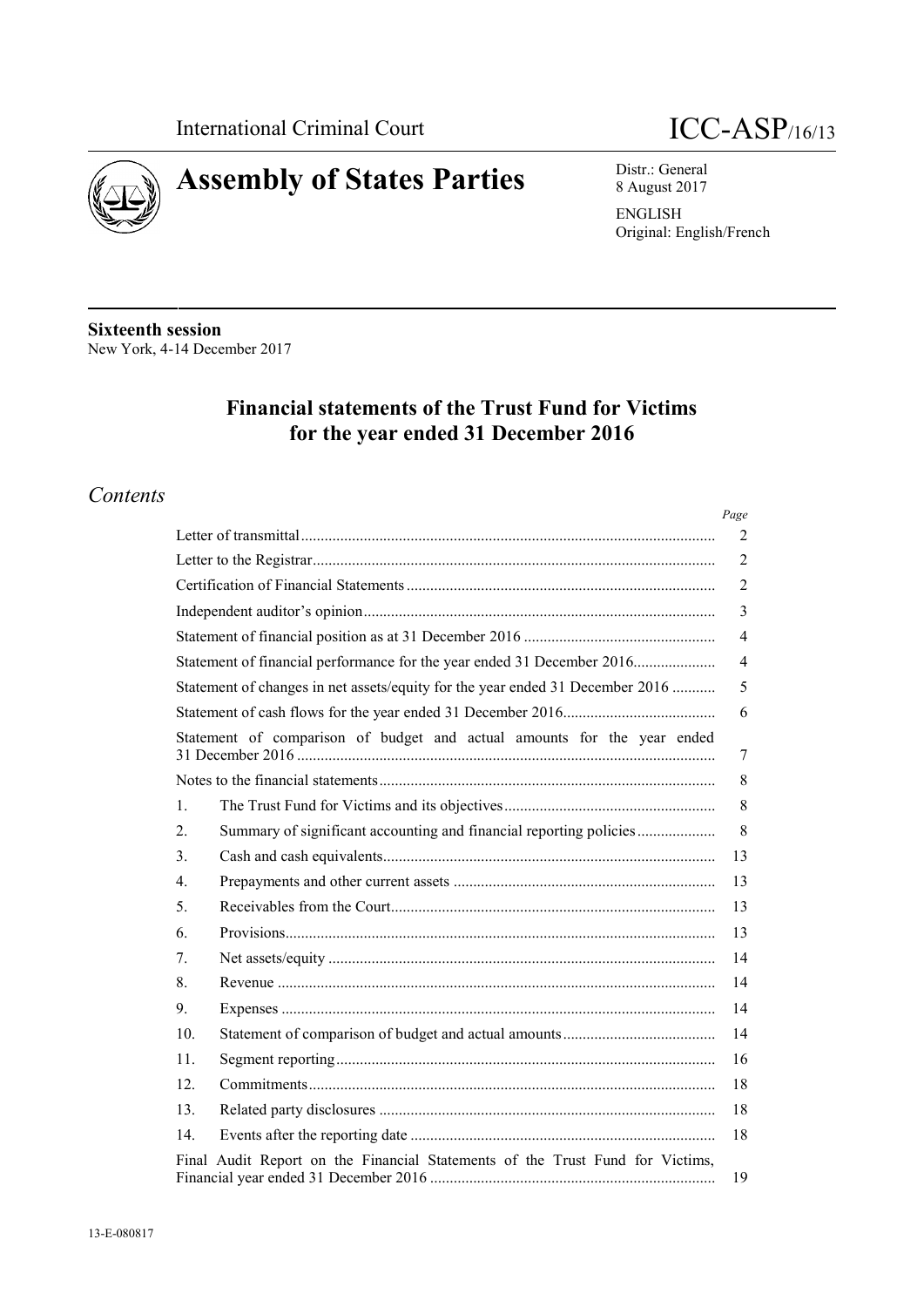# **Letter of transmittal**

9 June 2017

In accordance with Financial Regulation 11.1 the Registrar shall submit to the Auditor accounts for the financial period. I have the honour of submitting the financial statements of the Trust Fund for Victims for the financial period 1 January to 31 December 2016.

> Herman von Hebel Registrar

Lionel Vareille External Audit Director Cour des Comptes, 13 rue Cambon, 75100 Paris Cedex 01 France

## **Letter to the Registrar**

9 June 2017

Dear Mr. Registrar,

Pursuant to Regulation 77(b) of the Regulations of the Trust Fund for Victims, the Board of Directors must submit the accounts and the financial statements of the Trust Fund for Victims for review by the External Auditor.

I would be grateful if you would sign the Letter of Transmittal to the External Auditor.

Respectfully yours,

Motoo Noguchi, Chair, Board of Directors of the Trust Fund for Victims

# **Certification of Financial Statements**

9 June 2017

The financial statements and supporting notes are approved.

Motoo Noguchi, Chair, Board of Directors of the Trust Fund for Victims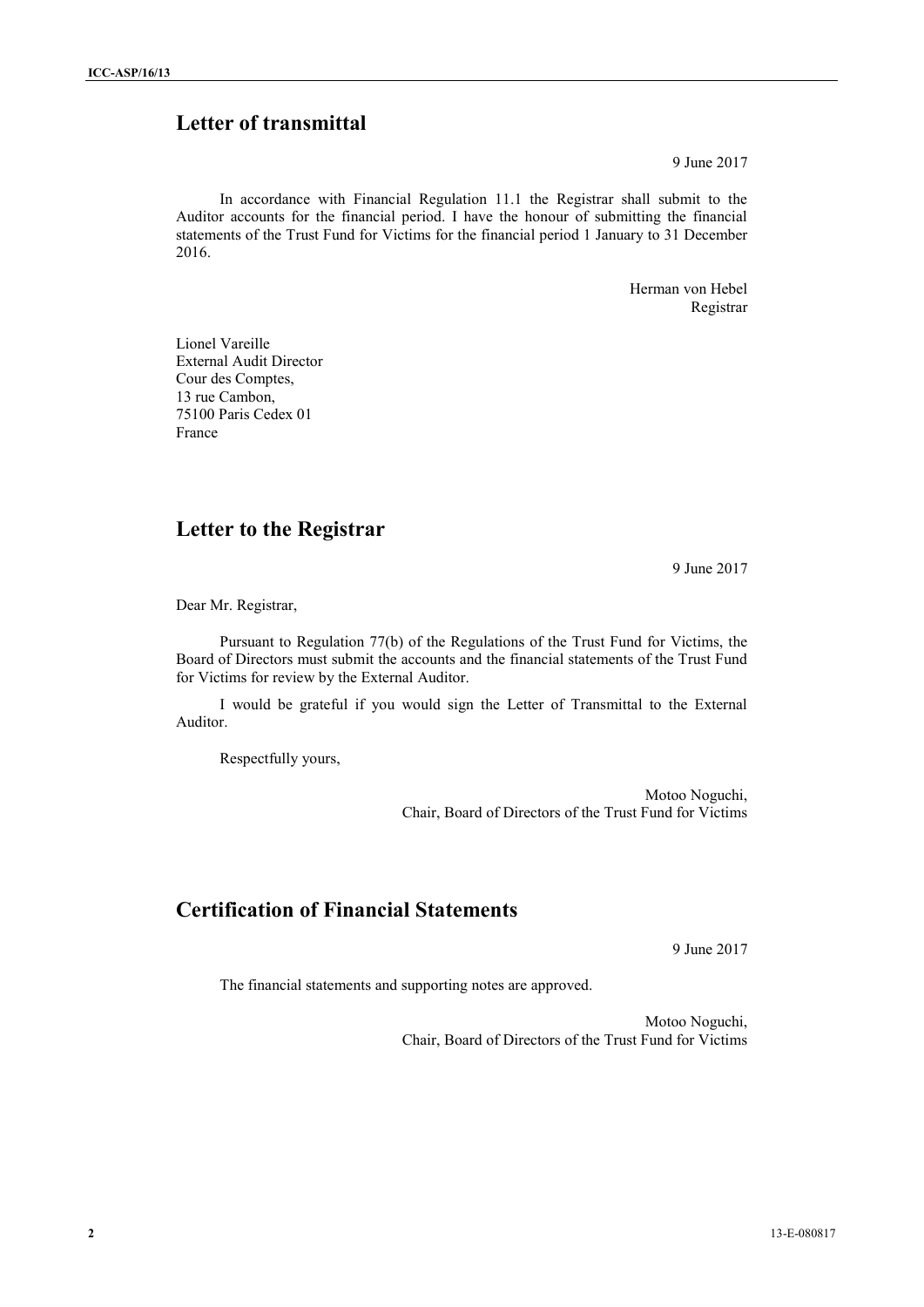### **Independent auditor's opinion**

### **Opinion**

We have audited the Financial Statements of the Trust Fund for Victims ("the Trust Fund"), for the 12 month period ended 31 December 2016. These financial statements include a Statement of Financial Position as at 31 December 2016, a Statement of Financial Performance, a Statement of Changes in Net Assets, a Statement of Cash Flows, a Statement of Comparison of Budget and Actual Amounts and Notes including a summary of the accounting principles and other information.

Based on our audit, the financial statements give a fair view of the financial position of the Trust Fund as at 31 December 2016, as well as the financial performance, the changes in net assets, the cash flow and the comparison of budget and actual amounts for the 12 month period ending 31 December 2016 in conformity with the International Public Sector Accounting Standards (IPSAS).

#### **Basis for Opinion**

We have conducted our audit in accordance with the International Standards on Auditing (ISA). These Standards require us to comply with the ethical rules and to plan and perform our audit in order to obtain a reasonable assurance that the financial statements are free from material misstatements. As required by the Charter of Ethics of the *Cour des comptes*, we guarantee the independence, the fairness, the neutrality, the integrity and the professional discretion of the auditors. Furthermore, we also fulfilled our other ethical obligations in compliance with the Code of Ethics of the International Organisation of Supreme Audit Institutions (INTOSAI). The responsibilities of the auditor are more extensively described in the section "Auditor's Responsibilities for the Audit of the Financial Statements".

We believe that the audit evidence collected is sufficient and appropriate to constitute a reasonable basis for our opinion.

### **Management's Responsibilities for the Financial Statements**

By virtue of Part IV, paragraph 77 of the Regulations of the Trust Fund, the Board of Directors is responsible for preparing and presenting the financial statements. These statements are in conformity with the International Public Sector Accounting Standards. This responsibility includes the design, implementation and monitoring of internal control procedures to ensure the preparation and the fair presentation of financial statements, free of significant misstatements, resulting either from frauds or errors. This responsibility also includes the determination of fair accounting estimates adapted to the circumstances.

#### **Auditor's Responsibilities for the Audit of the Financial Statements**

The goal of the audit is to obtain reasonable assurance about whether the financial statements as a whole are free from material misstatement, whether due to fraud or error. Reasonable assurance is a high level of assurance, but is not a guarantee that an audit conducted in accordance with ISAs will always detect a material misstatement when it exists. Misstatements can arise from fraud or error and are considered material if, individually or in the aggregate, they could reasonably be expected to influence the economic decisions of users taken on the basis of these financial statements.

An audit therefore consists of implementing audit procedures in order to collect audit evidence regarding the amounts and the information presented in the financial statements. The External Auditor takes into account the internal control in effect in the entity, relative to the establishment and preparation of financial statements, so as to define appropriate audit procedures in the circumstances, and not with the aim of expressing an opinion on the effectiveness of this control. The choice of the audit procedures is based on the External Auditor's professional judgment, as is the case for the risk evaluation of the financial statements, for the assessment of the appropriateness of the accounting policies and of the accounting estimates, and for the overall presentation of the financial statements.

(*Signed*) Didier Migaud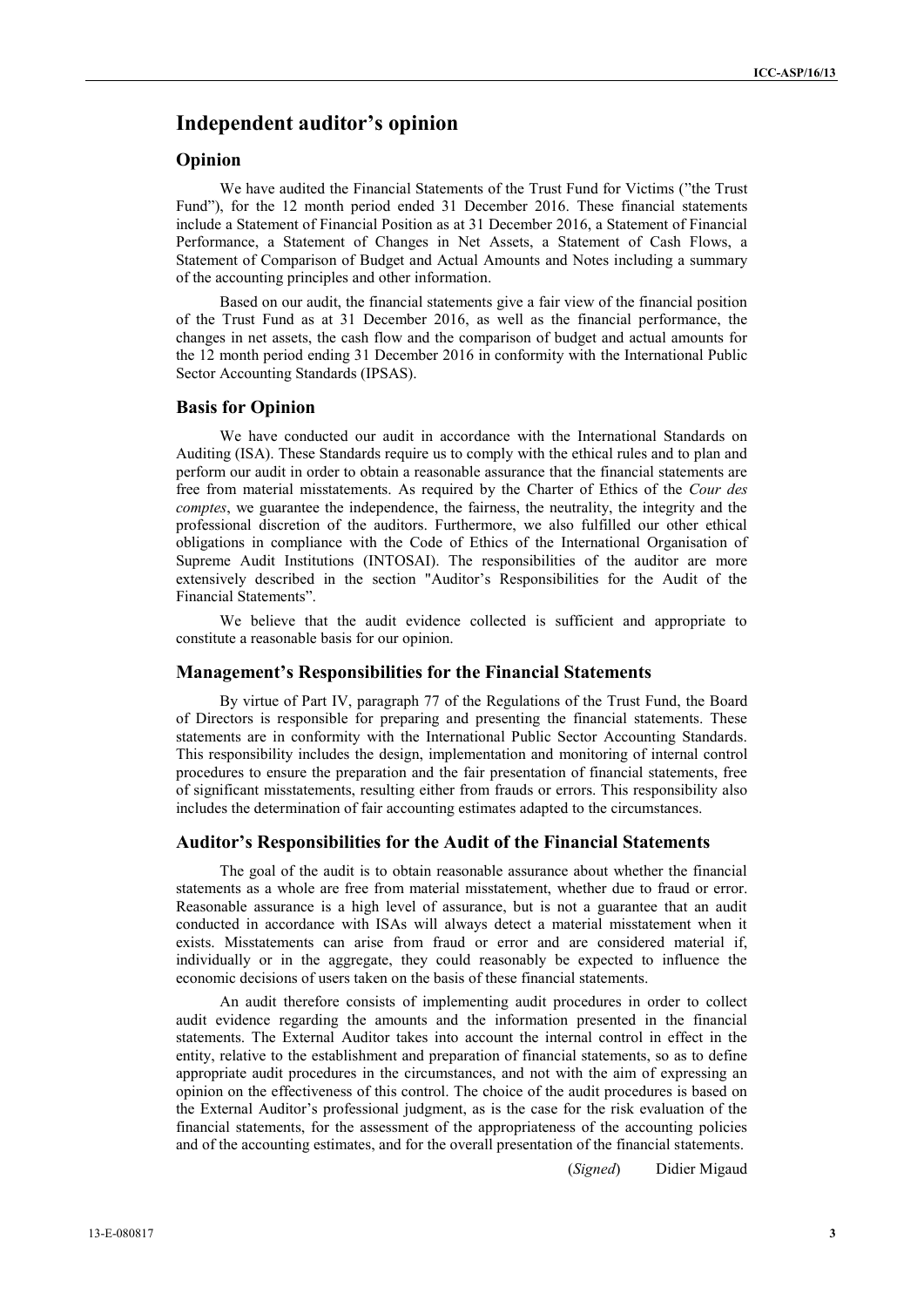# **Statement I**

| <b>Trust Fund for Victims - Statement of financial position as at 31 December</b> |  |
|-----------------------------------------------------------------------------------|--|
| 2016 (in thousands of euros)                                                      |  |

|                                         | <b>Note</b> | 2016   | 2015   |
|-----------------------------------------|-------------|--------|--------|
| <b>Assets</b>                           |             |        |        |
| Current assets                          |             |        |        |
| Cash and cash equivalents               | 3           | 12,640 | 13,186 |
| Prepayments and other current assets    | 4           | 570    | 533    |
| Receivables from the Court              | 5           | 67     | 154    |
| Total current assets                    |             | 13,277 | 13,873 |
| Non-current assets                      |             |        |        |
| Receivables from the Court              | 5           | 586    | 49     |
| Total non-current assets                |             | 586    | 49     |
| <b>Total assets</b>                     |             | 13,863 | 13,922 |
| <b>Liabilities</b>                      |             |        |        |
| Current liabilities                     |             |        |        |
| Provisions                              | 6           | 364    |        |
| Total current liabilities               |             | 364    |        |
| <b>Total liabilities</b>                |             | 364    |        |
| Net assets/equity                       | 7           | 13,499 | 13,922 |
| Total liabilities and net assets/equity |             | 13,863 | 13,922 |
|                                         |             |        |        |

The accompanying notes form an integral part of these financial statements.

## **Statement II**

**Trust Fund for Victims - Statement of financial performance for the year ended 31 December 2016 (in thousands of euros)**

|                                  | <b>Note</b> | 2016  | 2015  |
|----------------------------------|-------------|-------|-------|
| Revenue                          |             |       |       |
| Assessed contributions           | 8           | 1,885 | 1,816 |
| Voluntary contributions          | 8           | 1,727 | 2,943 |
| Financial revenue                | 8           | 20    | 94    |
| <b>Total revenue</b>             |             | 3,632 | 4,853 |
| <b>Expenses</b>                  |             |       |       |
| Regular administrative expenses  | 9           | 1,677 | 1,766 |
| Programme expenses               | 9           | 2,224 | 1,554 |
| <b>Total expenses</b>            |             | 3,901 | 3,320 |
| Surplus/(deficit) for the period |             | (269) | 1,533 |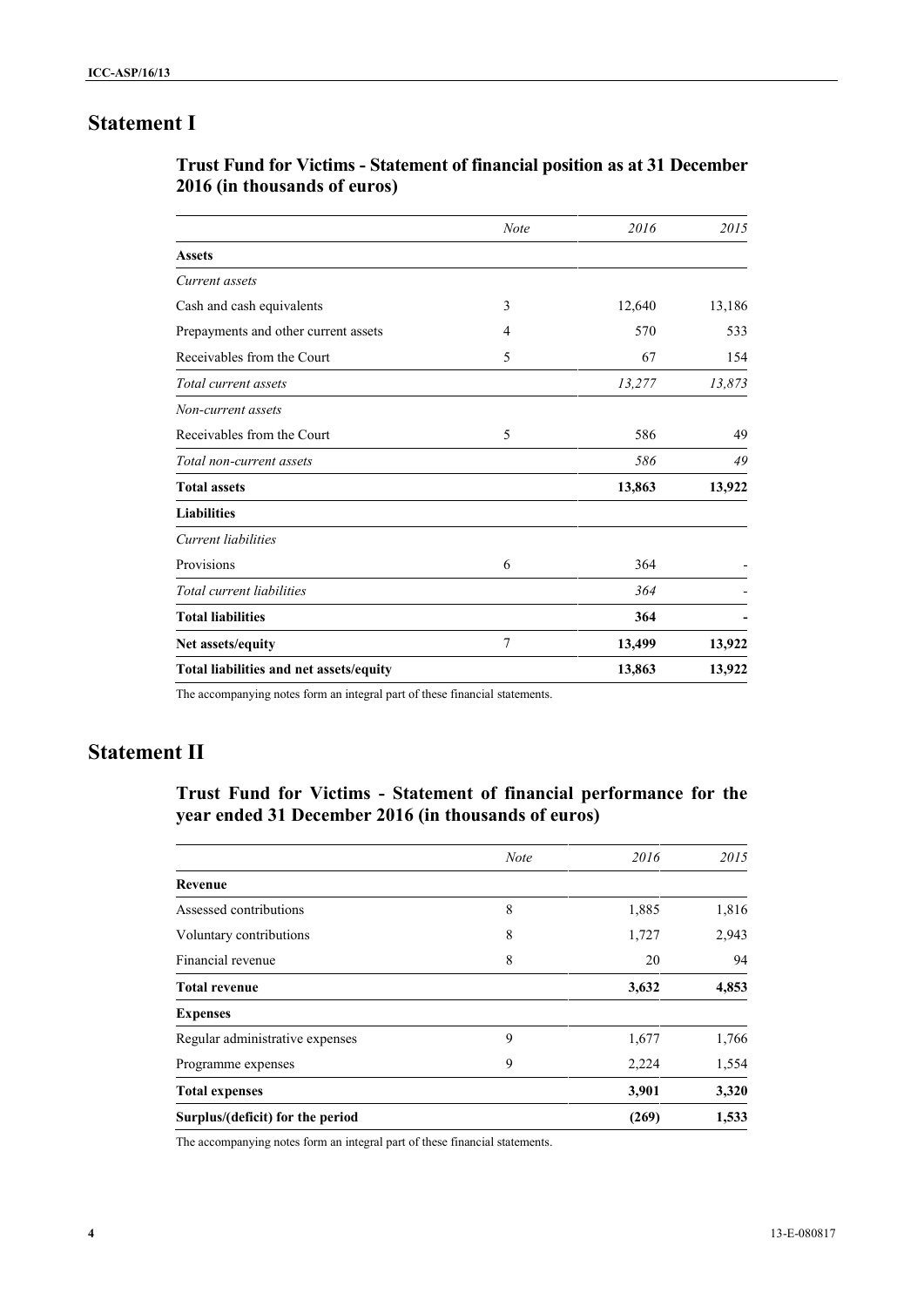# **Statement III**

**Trust Fund for Victims - Statement of changes in net assets/equity for the year ended 31 December 2016 (in thousands of euros)**

|                                                | General<br>Fund | funds   | Other Reparation | <b>Total Net</b><br>Reserve Assets/equity |
|------------------------------------------------|-----------------|---------|------------------|-------------------------------------------|
| Opening balance as at 1 January 2015           | 403             | 8,635   | 3,600            | 12,638                                    |
| Movement in net assets/equity in 2015          |                 |         |                  |                                           |
| Surplus/(deficit)                              | 49              | 1,484   |                  | 1,533                                     |
| Credits to States Parties/donors               | (249)           |         |                  | (249)                                     |
| Transfer to reserve                            | -               | (1,200) | 1,200            |                                           |
| Total movements during the year                | (200)           | 284     | 1,200            | 1,284                                     |
| Total net assets/equity as at 31 December 2015 | 203             | 8,919   | 4,800            | 13,922                                    |
| Movement in net assets/equity in 2016          |                 |         |                  |                                           |
| Surplus/(deficit)                              | 586             | (855)   |                  | (269)                                     |
| Credits to States Parties/donors               | (154)           |         |                  | (154)                                     |
| Transfer to reserve                            |                 | (200)   | 200              |                                           |
| Total movements during the year                | 432             | (1,055) | <i>200</i>       | (423)                                     |
| Total net assets/equity as at 31 December 2016 | 635             | 7,864   | 5,000            | 13,499                                    |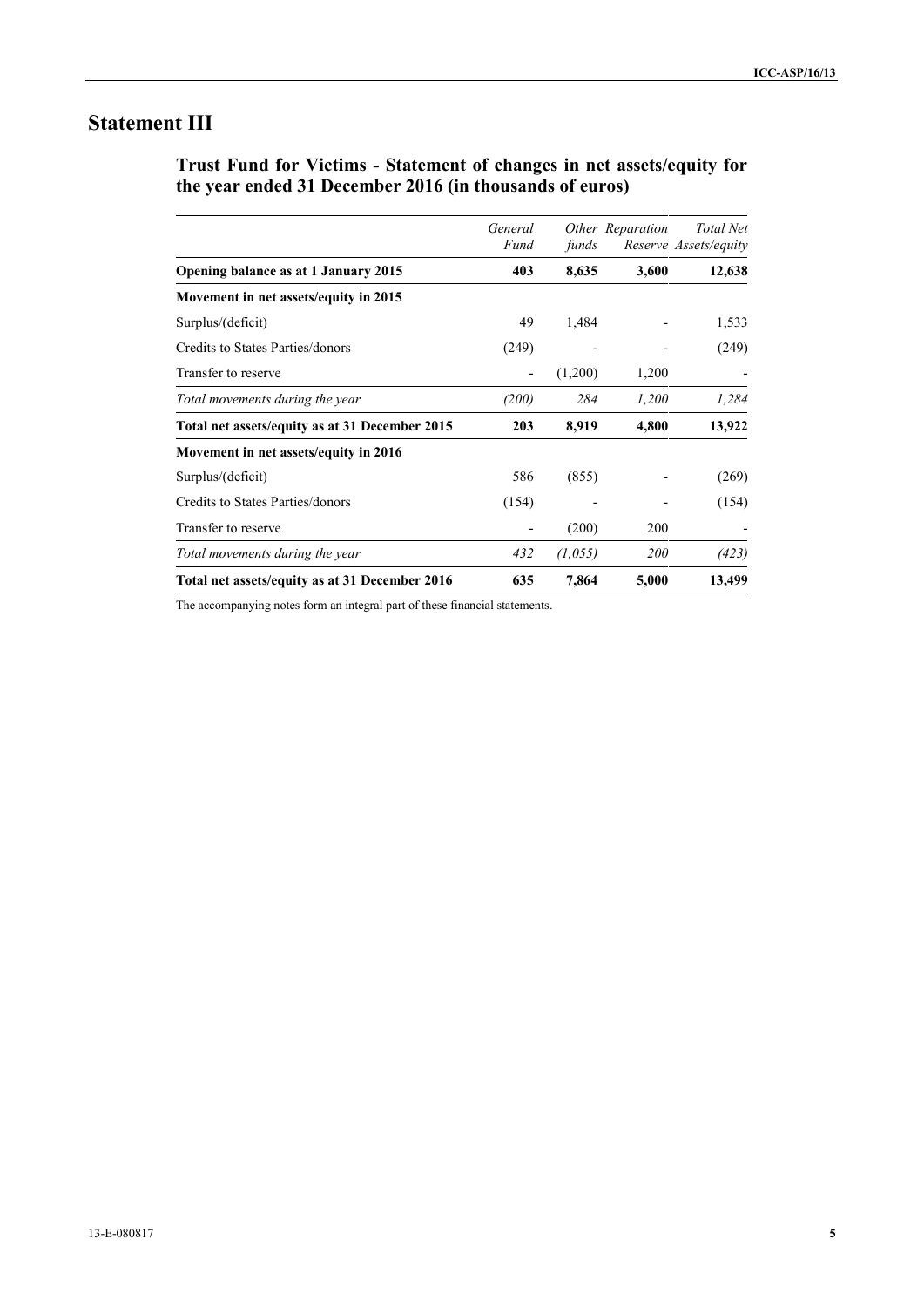# **Statement IV**

## **Trust Fund for Victims - Statement of cash flows for the year ended 31 December 2016 (in thousands of euros)**

|                                                              | 2016   | 2015   |
|--------------------------------------------------------------|--------|--------|
| <b>Cash flows from operating activities</b>                  |        |        |
| Surplus/(deficit) for the period (Statement II)              | (269)  | 1,533  |
| Unrealized foreign exchange differences                      | 1      | 6      |
| (Increase)/decrease in time deposits                         |        | 5,473  |
| (Increase)/decrease in receivables from the Court            | (450)  | 200    |
| (Increase)/decrease in prepayments and other current assets  | (37)   | (96)   |
| Increase/(decrease) in accounts payable                      |        | (57)   |
| Increase/(decrease) in deferred revenue and accrued expenses |        | (37)   |
| Increase/(decrease) in provisions                            | 364    |        |
| Less: interest income                                        | (20)   | (57)   |
| Net cash flows from operating activities                     | (411)  | 6,965  |
| Cash flows from investing activities                         |        |        |
| Plus: interest received                                      | 20     | 57     |
| Net cash flows from investing activities                     | 20     | 57     |
| <b>Cash flows from financing activities</b>                  |        |        |
| <b>Credits to States Parties</b>                             | (154)  | (249)  |
| Net cash flows from financing activities                     | (154)  | (249)  |
| Net increase/(decrease) in cash and cash equivalents         | (545)  | 6,773  |
| Unrealized foreign exchange gains/losses on cash and cash    |        |        |
| equivalents                                                  | (1)    | 6      |
| Cash and cash equivalents at beginning of financial period   | 13,186 | 6,407  |
| Cash and cash equivalents at 31 December (Statement I)       | 12,640 | 13,186 |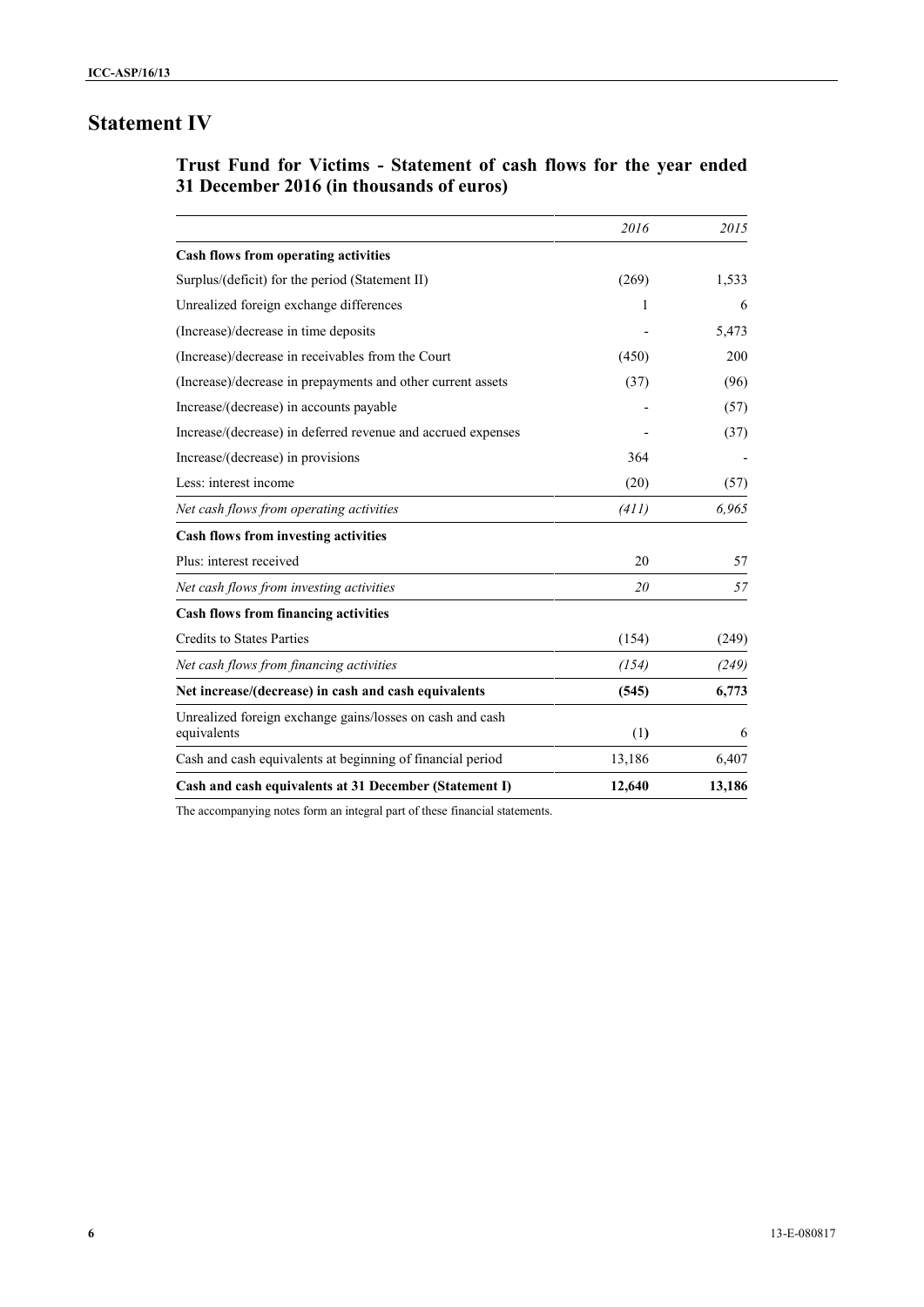# **Statement V**

## **Trust Fund for Victims - Statement of comparison of budget and actual amounts for the year ended 31 December 2016 (in thousands of euros)**

| Object of expenditure*       | Appropriation approved | Total expenditure | Total surplus |
|------------------------------|------------------------|-------------------|---------------|
| Staff costs                  | 968                    | 1,049             | (81)          |
| General temporary assistance | 346                    | 166               | 180           |
| Sub-total staff costs        | 1,314                  | 1,215             | 99            |
| Travel                       | 213                    | 163               | 50            |
| Hospitality                  | 3                      | $\overline{c}$    | 1             |
| Contractual services         | 300                    | 251               | 49            |
| Training                     | 22                     | 8                 | 14            |
| General operating expenses   | 20                     |                   | 20            |
| Supplies and materials       | 13                     | $\mathfrak{D}$    | 11            |
| Sub-total non-staff costs    | 571                    | 426               | 145           |
| <b>Total</b>                 | 1,885                  | 1,641             | 244           |

\*The budget for the Secretariat is approved as Major Programme VI of the Court's budget.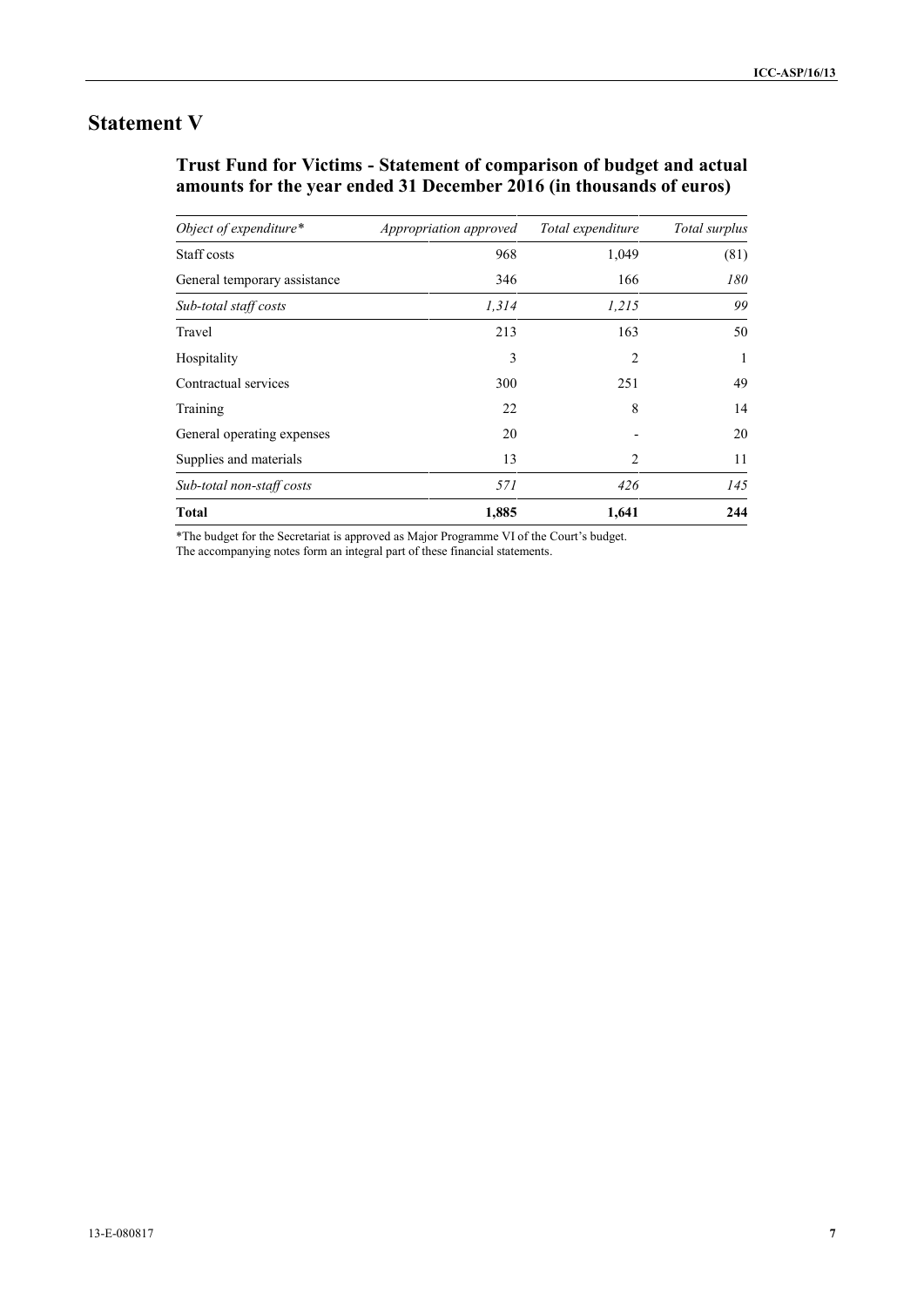## **Notes to the financial statements**

### **1. The Trust Fund for Victims and its objectives**

#### 1.1 *Reporting entity:*

The Trust Fund for Victims ("the Trust Fund") was established by the Assembly of States Parties ("the Assembly") in its resolution ICC-ASP/1/Res.6, for the benefit of victims of crimes within the jurisdiction of the International Criminal Court ("the Court"), and the families of such victims. Its primary goal is to support victims and their families to overcome harm, lead a dignified life and contribute towards reconciliation and peacebuilding within their communities.

In the annex to that resolution, the Assembly established a Board of Directors ("the Board"), which is responsible for management of the Trust Fund.

The Secretariat of the Trust Fund ("the Secretariat") administers the Trust Fund, offers administrative support to the Board and its meetings and operates under the full authority of the Board. For administrative purposes, the Secretariat and staff are attached to the Registry of the Court and are part of the staff of the Registry and, as such, of the Court, and enjoy the same rights, duties, privileges, immunities and benefits.

By resolution ICC-ASP/4/Res.3, the Assembly adopted the Regulations of the Trust Fund for Victims, which state that the Trust Fund is a separate reporting entity. The Trust Fund and the Secretariat are controlled by the Board and are considered to be a single economic entity for financial reporting purposes. The Trust Fund and the Secretariat are referred to together as the Trust Fund.

### **2. Summary of significant accounting and financial reporting policies**

#### **Basis of preparation**

2.1 The financial statements of the Trust Fund are maintained in accordance with the Financial Regulations and Rules of the Court, as established by the Assembly in the annex to resolution ICC-ASP/1/Res.6. The financial statements of the Trust Fund have been prepared on the accrual basis of accounting, in compliance with the International Public Sector Accounting Standards (IPSAS). These notes form an integral part of the Trust Fund's financial statements.

2.2 *Financial period*: the financial period is one calendar year.

2.3 *Historical cost basis*: the financial statements are prepared on the historical cost basis of accounting.

#### **Currency of accounts and treatment of exchange rate movements**

2.4 The Trust Fund's functional and presentation currency is the euro.

2.5 Foreign currency transactions are translated into the functional currency using the United Nations operational rates of exchange which approximate the exchange rates prevailing at the dates of the transactions. Foreign exchange gains and losses resulting from the settlement of such transactions and from the translation at year-end of exchange rates of monetary assets and liabilities denominated in foreign currencies are recognized in the Statement of financial performance.

2.6 Non-monetary assets and items that are measured in terms of historical cost in foreign currency are translated using the exchange rate at the date of the transaction and are not retranslated at the reporting date.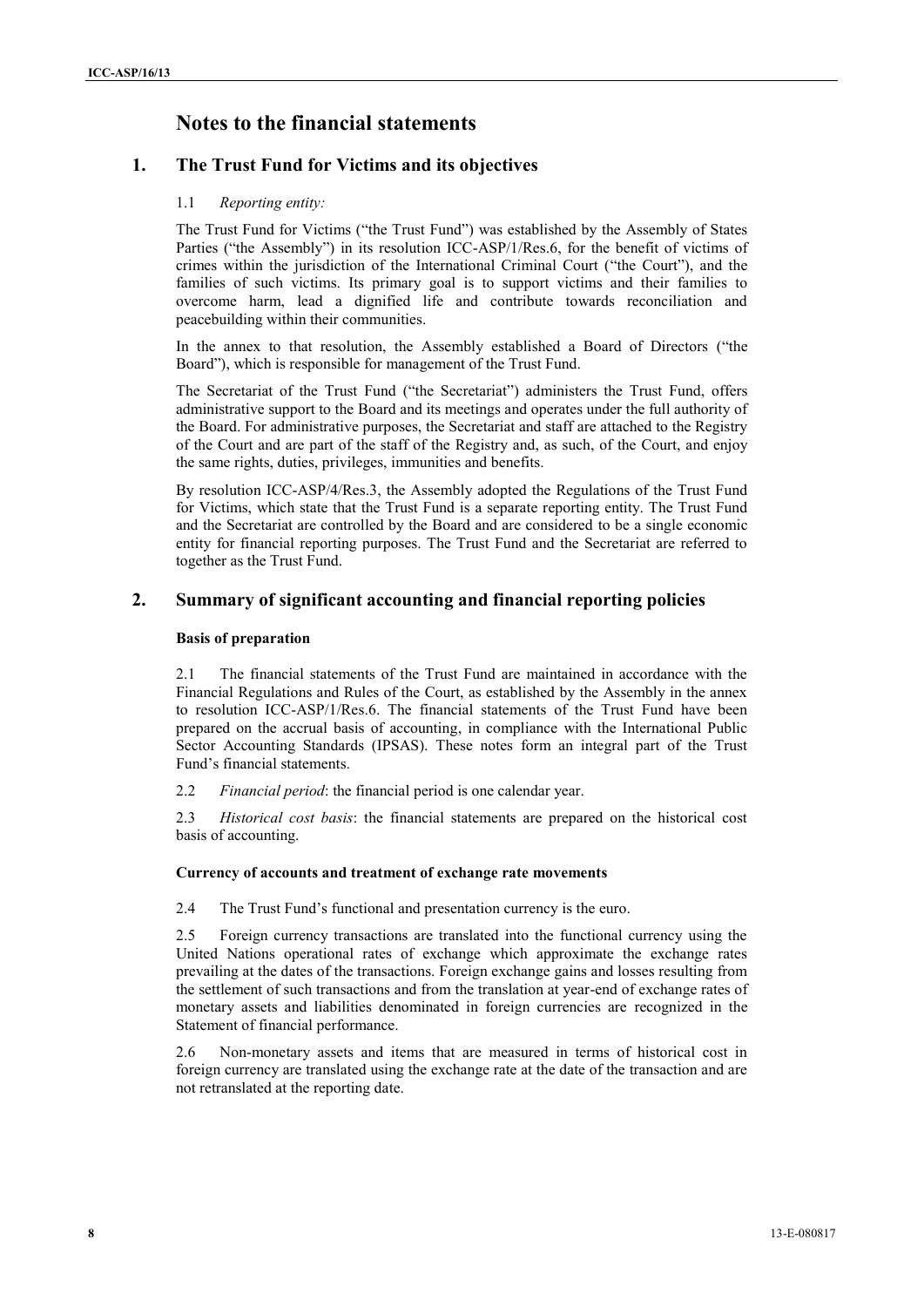#### **Use of estimates and judgements**

2.7 The preparation of the financial statements in conformity with IPSAS requires management to make judgements, estimates and assumptions that affect the application of accounting policies and the reported amounts of assets, liabilities, revenue and expenses. The estimates and associated assumptions are based on past experience and various other factors that are believed to be reasonable under the circumstances, and information available at the date of preparation of the financial statements, the results of which form the basis of judgements about carrying values of assets and liabilities that are not readily apparent from other sources. Actual results may differ from these estimates.

2.8 The estimates and underlying assumptions are reviewed on an on-going basis. Revisions to accounting estimates are recognized in the period in which the estimate is revised and any future periods affected.

2.9 The judgements made by management in the application of IPSAS that have a significant effect on the financial statements and estimates with a significant risk of material adjustment in the next year are as follows:

(a) The Trust Fund recognizes revenue from voluntary contributions upon receipt or upon signature of a binding agreement, where applicable. While agreements generally include restrictions on the use of funds, they do not include any measurable performance conditions which would require revenue to be deferred until conditions are satisfied; and

(b) The Trust Fund advances funds to implementing partners on the basis of contractual provisions. Management believes that outstanding advances to implementing partners are fully recoverable. Provision for doubtful debt is not recognized in respect of any receivables from implementing partners.

#### **Cash and cash equivalents**

2.10 Cash and cash equivalents are held at nominal value and comprise cash on hand, funds held in current accounts, interest-bearing bank accounts and time deposits with a maturity of less than three months.

#### **Financial instruments**

2.11 The Trust Fund classifies its financial instruments as loans and receivables and other financial liabilities. Financial assets consist mainly of short-term bank deposits and accounts receivable. Financial liabilities consist of accounts payable.

2.12 All financial instruments are initially recognized in the Statement of financial position at their fair values plus transaction costs. Subsequently, they are measured at amortized cost using the effective interest method. The historical cost-carrying amount of receivables and payables subject to normal trade credit terms approximates the fair value of the transaction.

#### **Financial Risks**

2.13 The Trust Fund has instituted prudent risk management policies and procedures in accordance with the Court's Financial Regulations and Rules. The Trust Fund makes shortterm investments of moneys not needed for immediate requirements. In the normal course of business, the Trust Fund is exposed to financial risk, such as market risk (foreign currency exchange and interest rate), credit risk and liquidity risk.

2.14 *Currency risk*: the risk that the fair value or future cash flows of a financial instrument will fluctuate because of changes in foreign exchange rates. The Trust Fund is exposed to currency risk through transactions in foreign currencies relating to the projects it funds.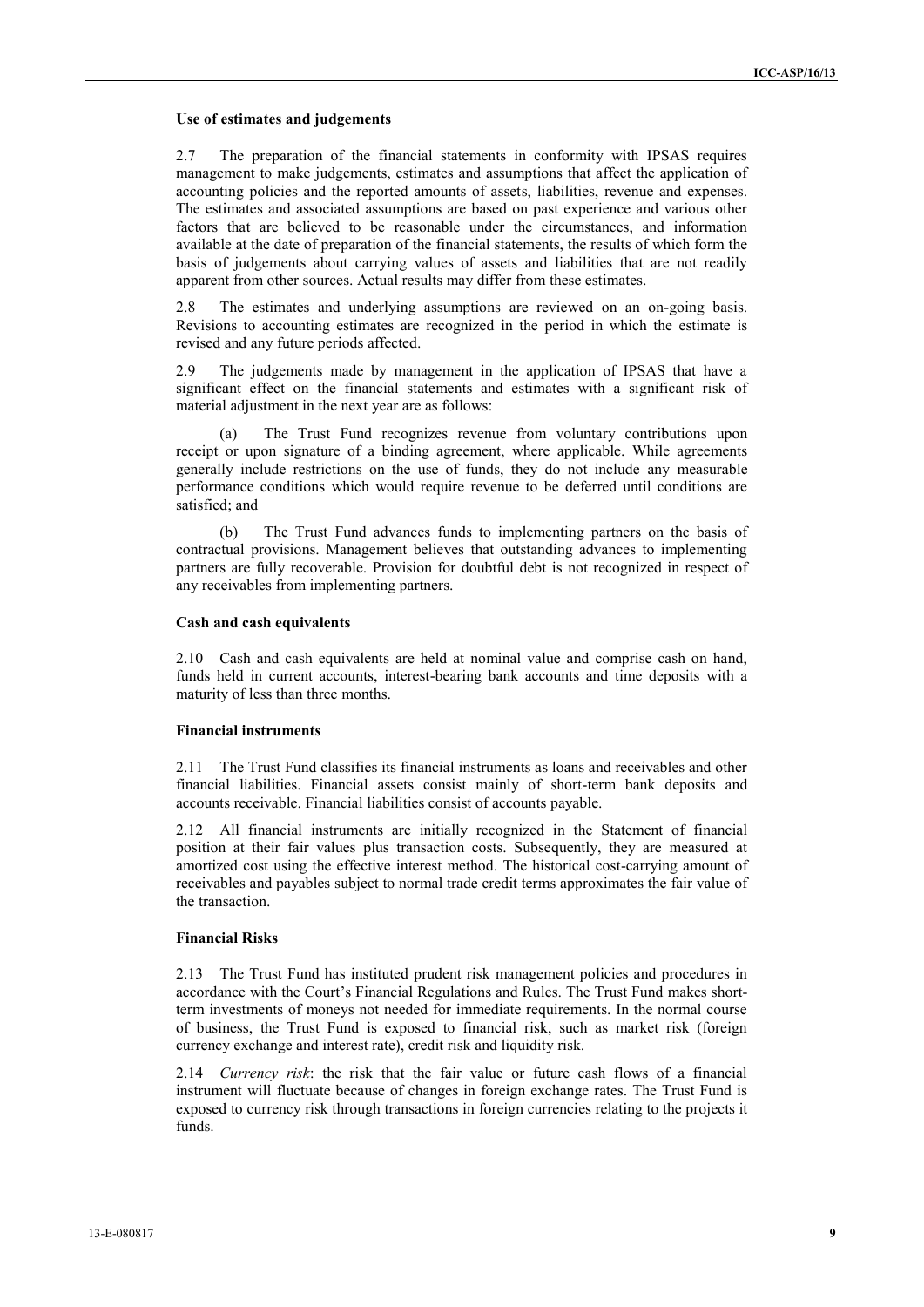2.15 *Interest rate risk*: the risk that the fair value or future cash flows of a financial instrument will fluctuate because of changes in market interest rates. The Trust Fund deposits its funds only in short-term fixed interest accounts, and therefore has no significant interest rate risk exposure.

2.16 *Credit risk*: the risk that one party to a financial instrument will cause a financial loss for the other party by failing to discharge an obligation. The Trust Fund is exposed to credit risk through advances of funds to project implementing partners and deposits at banks. The Trust Fund has policies that limit exposure to risk from any one financial institution.

2.17 *Liquidity risk*: this risk arises from the general funding of the Trust Fund's activities. The operations of the Secretariat are funded from assessed contributions through the Court. Grants to implementing partners are made on the basis of voluntary contributions received.

#### **Receivables**

2.18 Receivables and advances are recognized initially at nominal value. Allowances for estimated irrecoverable amounts are recognized for receivables and advances when there is objective evidence that the asset is impaired, the impairment losses being recognized in the statement of financial performance.

2.19 *Receivables from the Court* are recognized for the amount assessed for funding the activities of the Secretariat, net of expenses incurred against these assessments. In its resolution ICC-ASP/3/Res. 7, the Assembly decided that, pending further evaluation by the Assembly, the Secretariat would be funded by the regular budget. The Board submits a proposed budget for the Secretariat which is presented as a separate Major Programme VI in the Court's budget and is adopted by the Assembly. The Court assesses States Parties for the budget of the Secretariat. In substance, the Court collects assessed contributions as an agent of the Trust Fund and these assessments do not give rise to an increase in net assets or revenue of the Court, but are recognized as a receivable and revenue of the Trust Fund. The receivables are reduced as expenses are incurred by the Secretariat. Liabilities to vendors and the staff of the Secretariat are settled directly by the Court. The receivables are finally settled when the Court credits any cash surplus pertaining to Major Programme VI, in accordance with the Financial Regulations and Rules of the Court, to the States Parties.

#### **Other current assets**

2.20 Other current assets comprise interest accrued on bank accounts and deposits.

#### **Accounts payable**

2.21 Accounts payable are recognized initially at nominal value, which best estimates the amount required to settle the obligation at the reporting date.

#### **Deferred revenue and accrued expenses**

2.22 Deferred revenue includes pledged contributions with conditions and other revenue received but not yet earned.

2.23 Accrued expenses are recognized in respect of goods and services delivered during the reporting period for which invoices have not been received.

#### **Related party disclosures**

2.24 The Trust Fund will disclose related parties that have the ability to exercise control or significant influence over the Trust Fund by making financial and operational decisions, or will disclose if a related party and the Trust Fund are subject to common control. Transactions that are within a normal supplier or client/recipient relationship on terms and conditions not more or less favourable than those done at arm's length in the same circumstances between the Trust Fund and its related parties will not be considered as related party transactions and therefore will not be disclosed.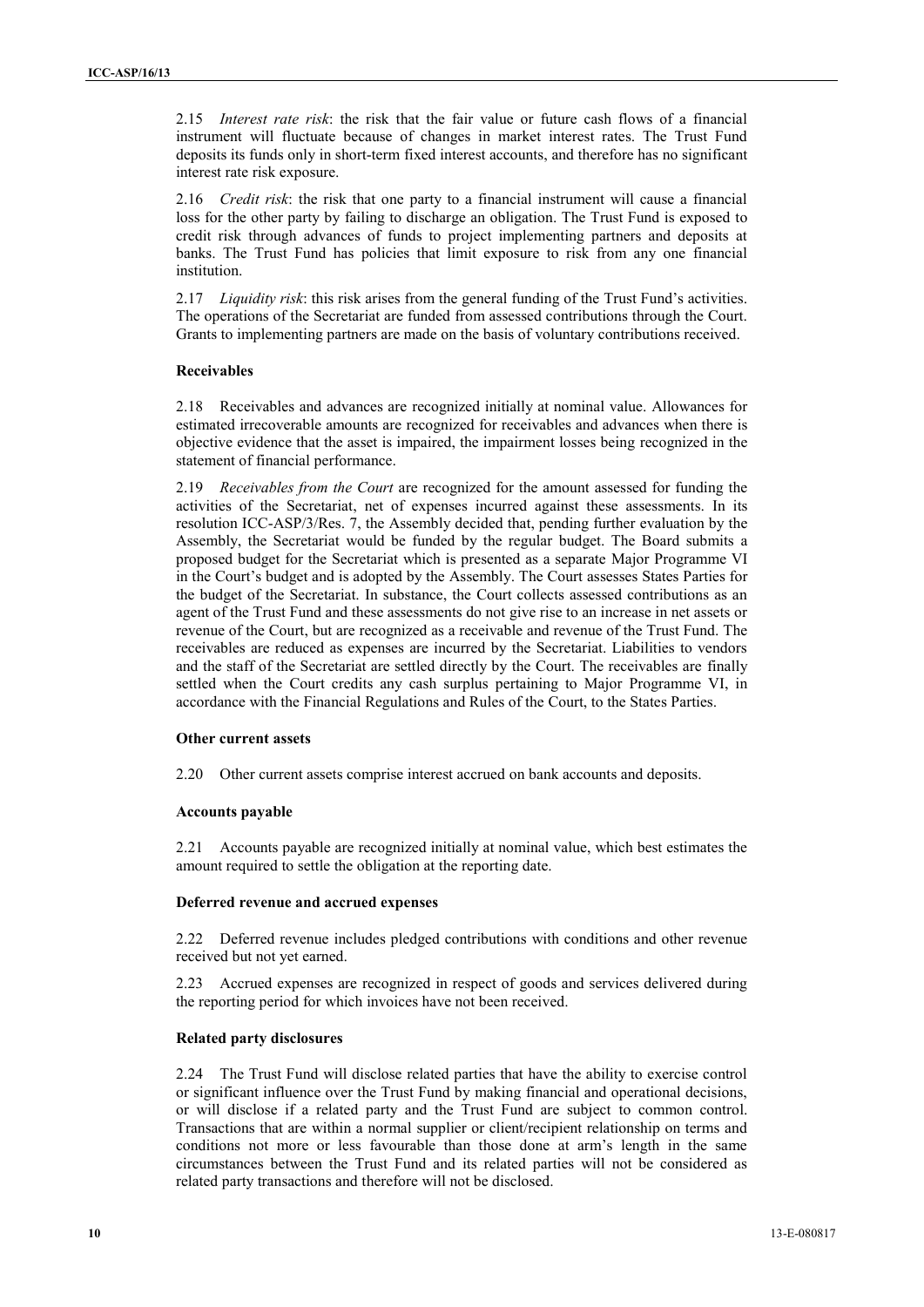2.25 The key management personnel of the Trust Fund are the Board of Directors and the Executive Director, both of whom have authority and responsibility for planning, directing and controlling the activities of the Trust Fund and influencing its strategic direction. The remuneration and benefits of key management personnel are disclosed. In addition, the Trust Fund will disclose any specific transactions with key management personnel and their family members.

#### **Provisions and contingent liabilities**

2.26 *Provisions* are recognized when the Trust Fund has a present legal or constructive obligation as a result of past events, it is more likely than not that an outflow of resources will be required to settle that obligation, and the amount can be reliably estimated. The amount of the provision is the best estimate of the expenditure required to settle the present obligation at the reporting date. The estimate is discounted where the effect of the time value of money is material. Provisions are released only for such expenses in respect of which provisions are recognized at inception. If the outflow of economic benefits to settle the obligations is no longer probable, the provision is reversed.

2.27 *Contingent liability* is a possible obligation that arises from past events and whose existence will be confirmed only by the occurrence or non-occurrence of one or more uncertain future events not wholly within the control of the Trust Fund, or a present obligation which will probably not result in an outflow of economic resources/service potential or the amount of which cannot be measured with sufficient reliability. Contingent liabilities, if any, are disclosed in the notes to the financial statements.

#### **Commitments**

2.28 *Commitments* are non-cancellable obligations to provide funds in the future to organizations that are implementing projects based on a contract entered into with the Trust Fund. Commitments are recognized off-balance sheet and are disclosed in the financial statements until such time as funds are advanced or the implementing partner submits financial reports demonstrating that activities, for which the organization is entitled to receive funds, have been performed.

#### **Non-exchange revenue**

2.29 *Voluntary contributions*: revenue from voluntary contributions that include restrictions on their use is recognized upon signature of a binding agreement between the Trust Fund and the donor providing the contribution. Revenue from voluntary contributions that attach conditions to their use, including an obligation to return the funds to the contributing entity if such conditions are not met, is recognized as the conditions are satisfied. Until such conditions are met, the obligation is recognized as a liability. Voluntary contributions and other revenues which are not provided for by binding agreements are recognized as revenue when received.

2.30 *Goods-in-kind contributions* are recognized at their fair value and the corresponding revenue is recognized immediately if no condition is attached. If conditions are attached, a liability is recognized until such time as the conditions are met and the obligation is satisfied. Revenue is recognized at fair value, measured as of the date of acquisition of the donated assets.

2.31 *Services-in-kind*: revenue resulting from services-in-kind is not recognized. Major services-in-kind are disclosed in the financial statements, including their fair value, when it is practicable to determine it*.*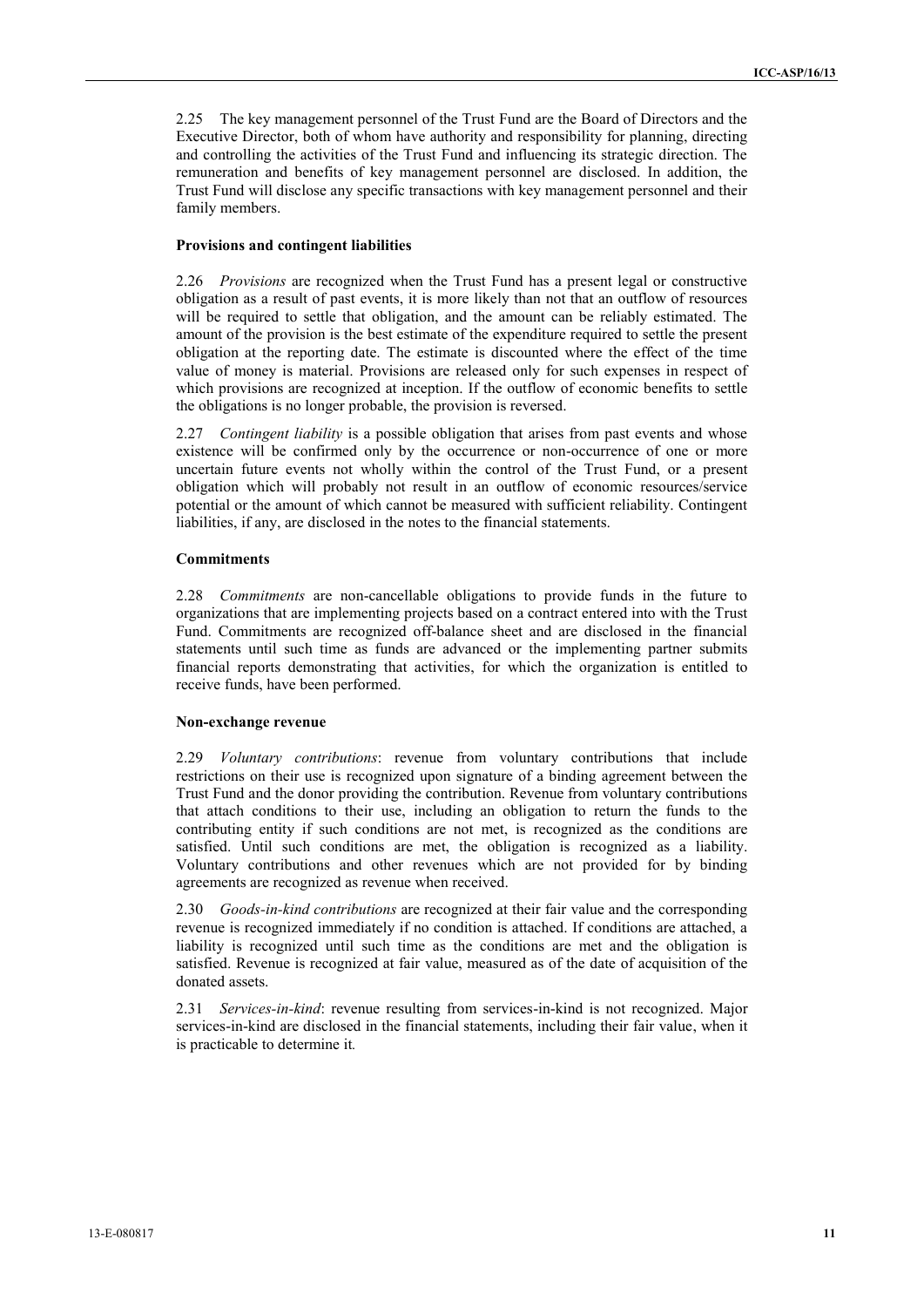#### **Exchange revenue**

2.32 *Financial revenue* comprises interest revenue and net foreign exchange gains. Interest revenue is recognized in the Statement of financial performance as it accrues, taking into account the effective yield on the asset. At the end of the financial period, a net balance of the account for foreign exchange gains and losses, if positive, is recognized as revenue.

#### **Expenses**

2.33 *Financial expenses* comprise bank charges and net foreign exchange loss. At the end of the financial period, a net balance of the account for foreign exchange gains and losses, if negative, is recognized as an expense.

2.34 *Expenses arising from the purchase of goods and services* are recognized at the point that the supplier has performed its contractual obligations, which is when the goods and services are received and accepted by the Trust Fund.

2.35 *Expenses arising from transactions with implementing partners* are recognized when goods are delivered or services rendered by implementing partners, as confirmed by the receipt of certified expense reports, financial reports or project delivery reports, as applicable. If funds are advanced on the basis of contracts that do not include measurable performance conditions, expenditure is recognized when funds are disbursed.

#### **Fund accounting and segment reporting**

2.36 A segment is a distinguishable activity or group of activities for which it is appropriate to separately report financial information. Segment information is based on principal activities and sources of financing of the Trust Fund. To achieve its aims, the Trust Fund fulfils two unique mandates: it implements reparations awards ordered by the Court against a convicted person and it provides assistance to victims and their families through programmes of physical and psychological rehabilitation and material support.

2.37 Separate financial information is reported for two segments: reparations programmes and assistance programmes.

2.38 *Fund accounting*: the Trust Fund's accounts are maintained on a fund accounting basis to allow for the separation of funds to facilitate the receipt of earmarked contributions, money and other property collected through fines or forfeiture transferred by the Court, where the Court has stipulated particular usages, or resources collected through awards for reparations.

#### **Net assets/equity**

2.39 Net assets/equity comprises surpluses or deficits in the fund. Reserves may be created on the basis of a decision of the Board.

#### **Budget comparison**

2.40 A comparison of actual amounts with the amounts in the original and final annual programme budget is presented in Statement V. This comparison is made on the same modified cash basis of accounting as adopted for the annual programme budget.

2.41 A reconciliation of the actual amounts on a modified cash basis with actual amounts presented in the financial statements is included in note 10, considering that the full accrual accounting and modified cash basis budget differ.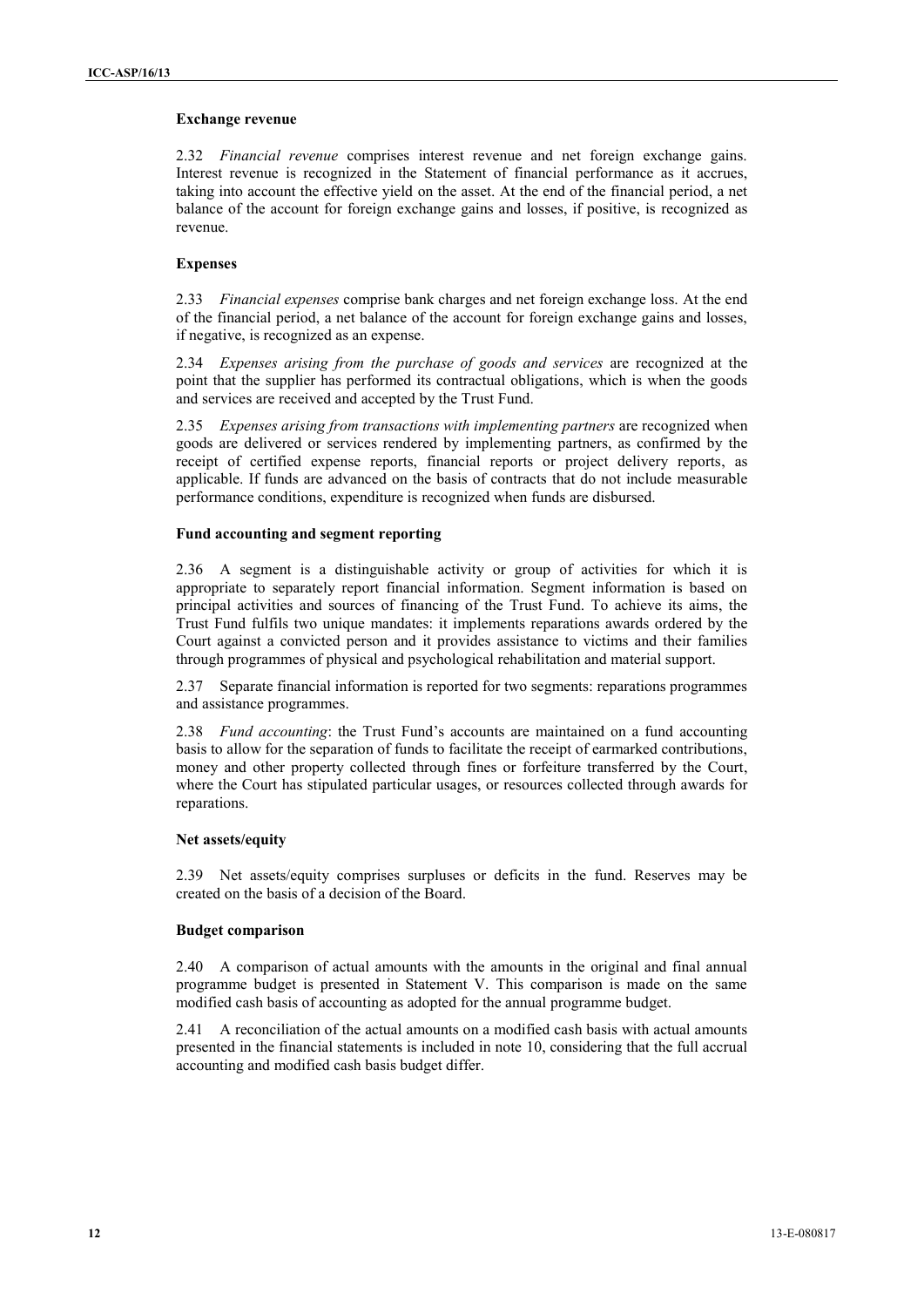### **3. Cash and cash equivalents**

| Cash at bank – current account<br>Cash at bank $-$ savings account | 816<br>11.824 | 683<br>12,503 |
|--------------------------------------------------------------------|---------------|---------------|
|                                                                    |               |               |
| Total                                                              | 12,640        | 13,186        |

3.1 Cash and cash equivalents contain restrictions on their availability for use depending upon the segment to which they relate (see note 13 for segment information). Cash and cash equivalents include amounts equivalent to  $\epsilon$ 35 thousand (2015:  $\epsilon$ 56 thousand) held in currencies other than the euro.

3.2 Interest-bearing bank accounts and term deposits yielded interest at an average annual rate of 0.17 per cent.

### **4. Prepayments and other current assets**

| 2016 | 2015 |
|------|------|
| 561  | 486  |
| Q    | 47   |
| 570  | 533  |
|      |      |

### **5. Receivables from the Court**

| In thousands of euros            | 2016                     | 2015                     |
|----------------------------------|--------------------------|--------------------------|
| Secretariat's surplus for 2014   | $\overline{\phantom{a}}$ | 154                      |
| Secretariat's surplus for 2015   | 49                       | 49                       |
| Secretariat's surplus for 2016   | 586                      | $\overline{\phantom{0}}$ |
| Other receivables from the Court | 18                       | $\overline{\phantom{0}}$ |
| Total                            | 653                      | 203                      |

5.1 For detailed information on receivables from the Court, refer to note 2.19.

5.2 Other receivables include  $\epsilon$ 30 thousand cash-in-transit as of 31st December 2016 from the Court for the Trust Fund's voluntary contributions received in the Court's bank account and €12 thousand in-transit from the Trust Fund for the interest accrued in respect of the Court's funds.

#### **6. Provisions**

| <b>Total</b>                        | 364  | $\overline{\phantom{0}}$ |
|-------------------------------------|------|--------------------------|
| Provisions for termination benefits | 364  | $\overline{\phantom{0}}$ |
| In thousands of euros               | 2016 | 2015                     |

6.1 The Trust Fund went through a re-organization which has resulted in a number of staff separating under separation packages. The provision of  $\epsilon$ 364 thousand represents the estimated costs expected to be incurred in respect of pending cases where it was determined that positions are abolished.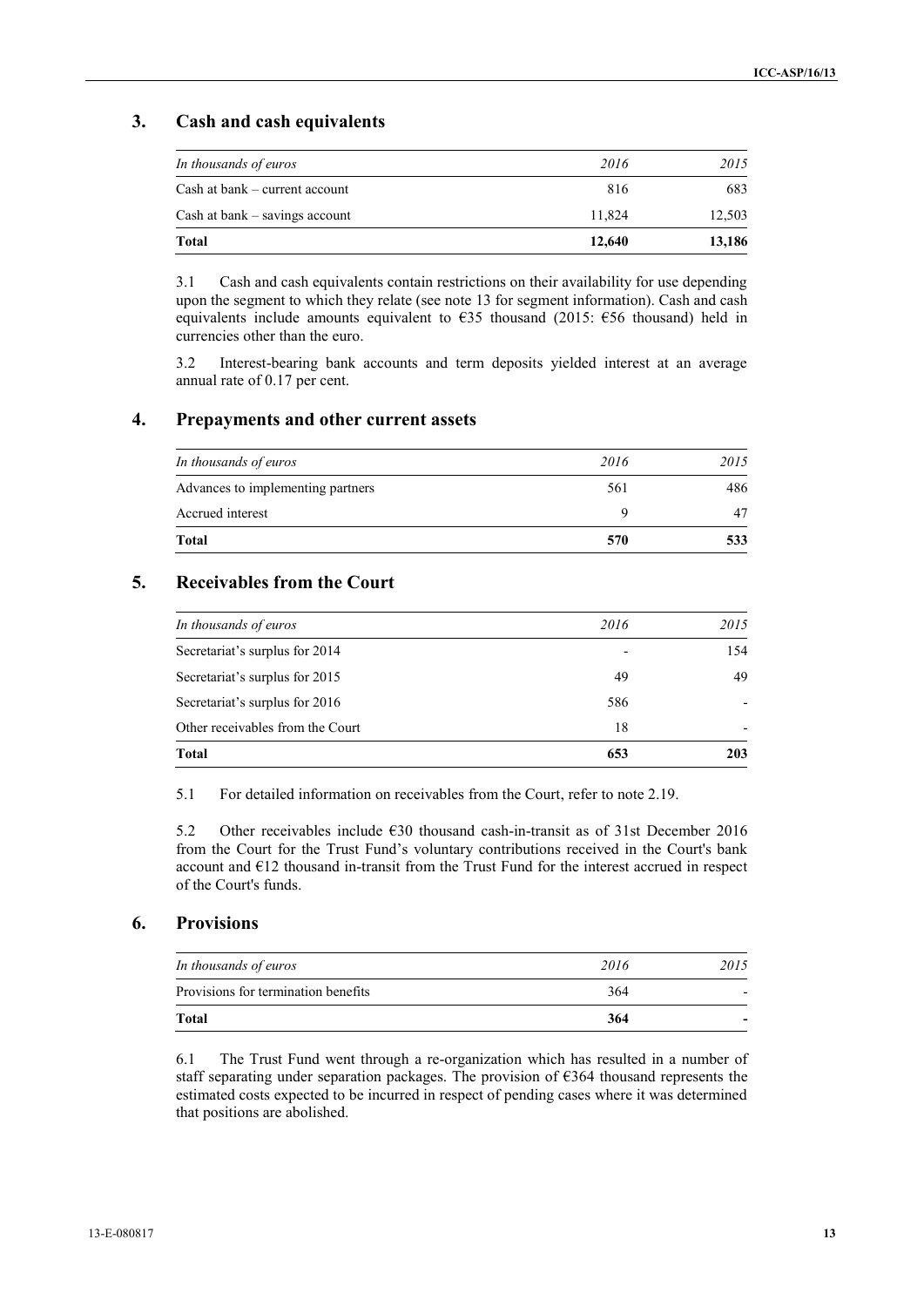## **7. Net assets/equity**

| General Fund          | 635   | 203   |
|-----------------------|-------|-------|
| Other funds           | 7,864 | 8,919 |
| Reparation reserve    | 5,000 | 4,800 |
| In thousands of euros | 2016  | 2015  |

7.1 General Fund surplus/deficit is non-distributable and represents the accumulated difference between accrual-based accounting and the cash-based surplus calculation.

### **8. Revenue**

| 20    | 94    |
|-------|-------|
|       | 37    |
| 20    | 57    |
|       |       |
| 1,727 | 2,943 |
| 1,670 | 2,665 |
| 57    | 278   |
|       |       |
| 1,885 | 1,816 |
| 2016  | 2015  |
|       |       |

#### **Contributions in kind**

8.1 The Court provides various services free of charge to the Trust Fund, including office space, equipment and administrative services.

### **9. Expenses**

| <b>Total</b>              | 3,901 | 3,320                    |
|---------------------------|-------|--------------------------|
| Financial expenses        | 15    | $\overline{\phantom{a}}$ |
| Contractual services      | 2,447 | 1,783                    |
| Travel and hospitality    | 158   | 226                      |
| Employee benefit expenses | 1,281 | 1,311                    |
| In thousands of euros     | 2016  | 2015                     |
|                           |       |                          |

9.1 No *ex-gratia* payment was made by the Trust Fund during the financial period.

### **10. Statement of comparison of budget and actual amounts**

10.1 The Trust Fund's budget and accounts are prepared on different bases. The Statement of financial position, Statement of financial performance, Statement of changes in net assets/equity and Statement of cash flows are prepared on a full accrual basis, whereas the Statement of comparison of budget and actual amounts (Statement V) is prepared on a modified cash basis of accounting.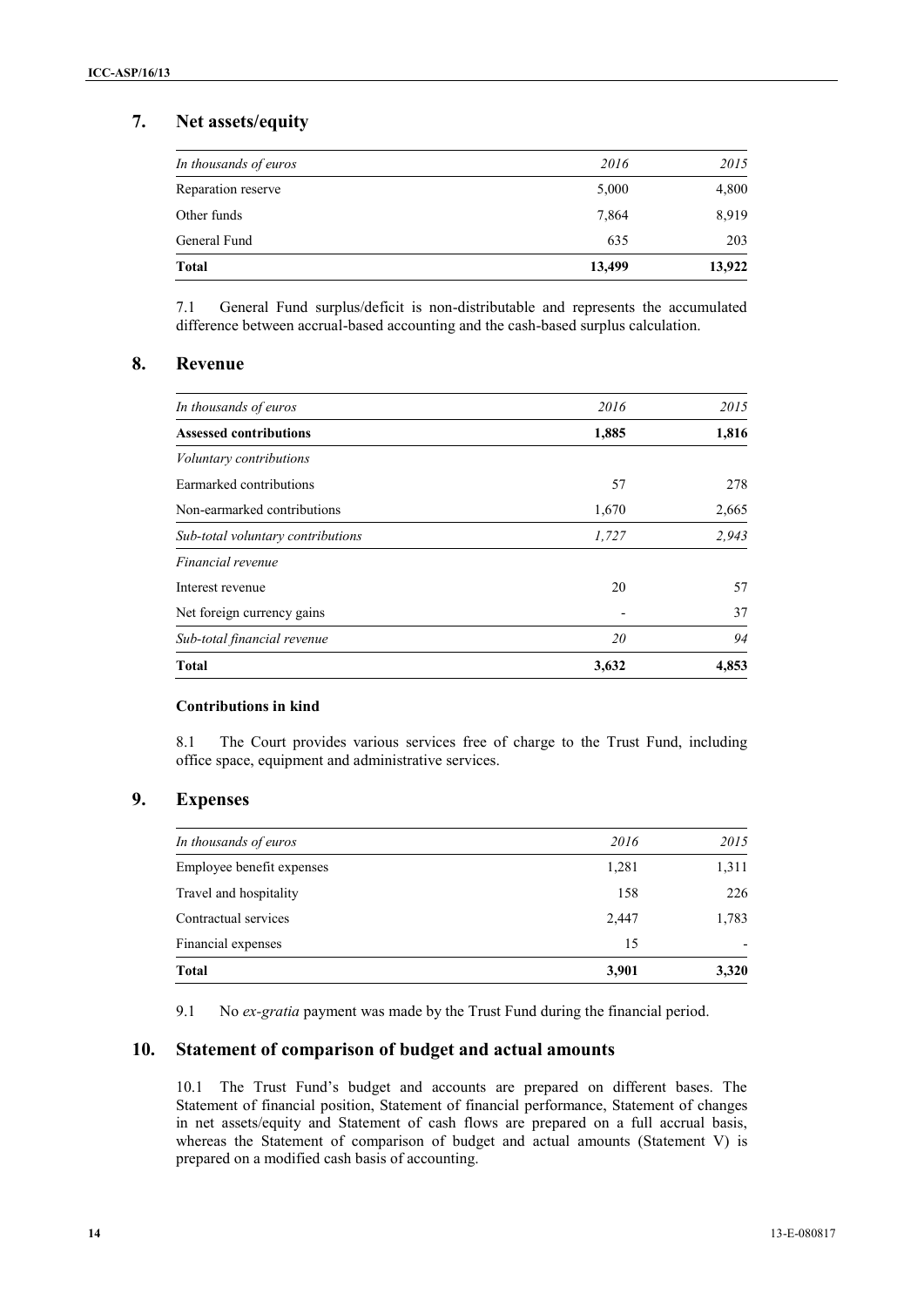10.2 As required under IPSAS 24, where the financial statements and the budget are not prepared on a comparable basis, the actual amounts presented on a comparable basis to the budget are reconciled to the actual amounts presented in the financial statements, identifying separately any basis, timing and entity differences. There are also differences in formats and classification schemes adopted for the presentation of financial statements and the budget.

10.3 Differences in basis occur when the approved budget is prepared on a basis other than the accounting basis, as stated in paragraph 10.1 above.

10.4 Timing differences occur when the budget period differs from the reporting period reflected in the financial statements. There are no timing differences for the Trust Fund for the purposes of comparison of the budget and the actual amounts.

10.5 Entity differences occur when the budget omits programmes or entities that are part of the entity for which the financial statements are prepared. Entity differences include reparations and assistance funds that are reported in detail in the financial statements but are not included in the budgetary process.

10.6 Differences in presentation are due to differences in the format and classification schemes adopted for the presentation of the Statement of cash flows and Statement of comparison of budget and actual amounts.

10.7 Reconciliation between the actual amounts on a comparable basis in the Statement of comparison of budget and actual amounts (Statement V) and the actual amounts in the Statement of cash flows (Statement IV) for the period ended 31 December 2016 is presented below:

| In thousands of euros                                          | <i>Operating</i> | Investing | Financing | Total |  |
|----------------------------------------------------------------|------------------|-----------|-----------|-------|--|
| Actual amount on comparable basis<br>(Statement V)             | 244              |           |           | 244   |  |
| Basis differences                                              | (122)            |           |           | (122) |  |
| Presentation differences                                       | 134              | 20        | (154)     |       |  |
| Entity differences                                             | (667)            |           |           | (667) |  |
| Actual amount in the Statement of<br>cash flows (Statement IV) | (411)            | 20        | (154)     | (545) |  |

10.8 Open commitments including open purchase orders versus accrued expenses and net cash flows from operating activities are presented as basis differences. The credits to States Parties that do not form part of the Statement of comparison of budget and actual amounts are reflected as presentation differences. Under entity differences, the activities funded from voluntary contributions that are reported in the financial statements are included, as these are not included in the budgetary process.

10.9 An explanation of material differences between the budget and actual amounts is included in the Report on Activities and Programme Performance of the International Criminal Court for the year 2016.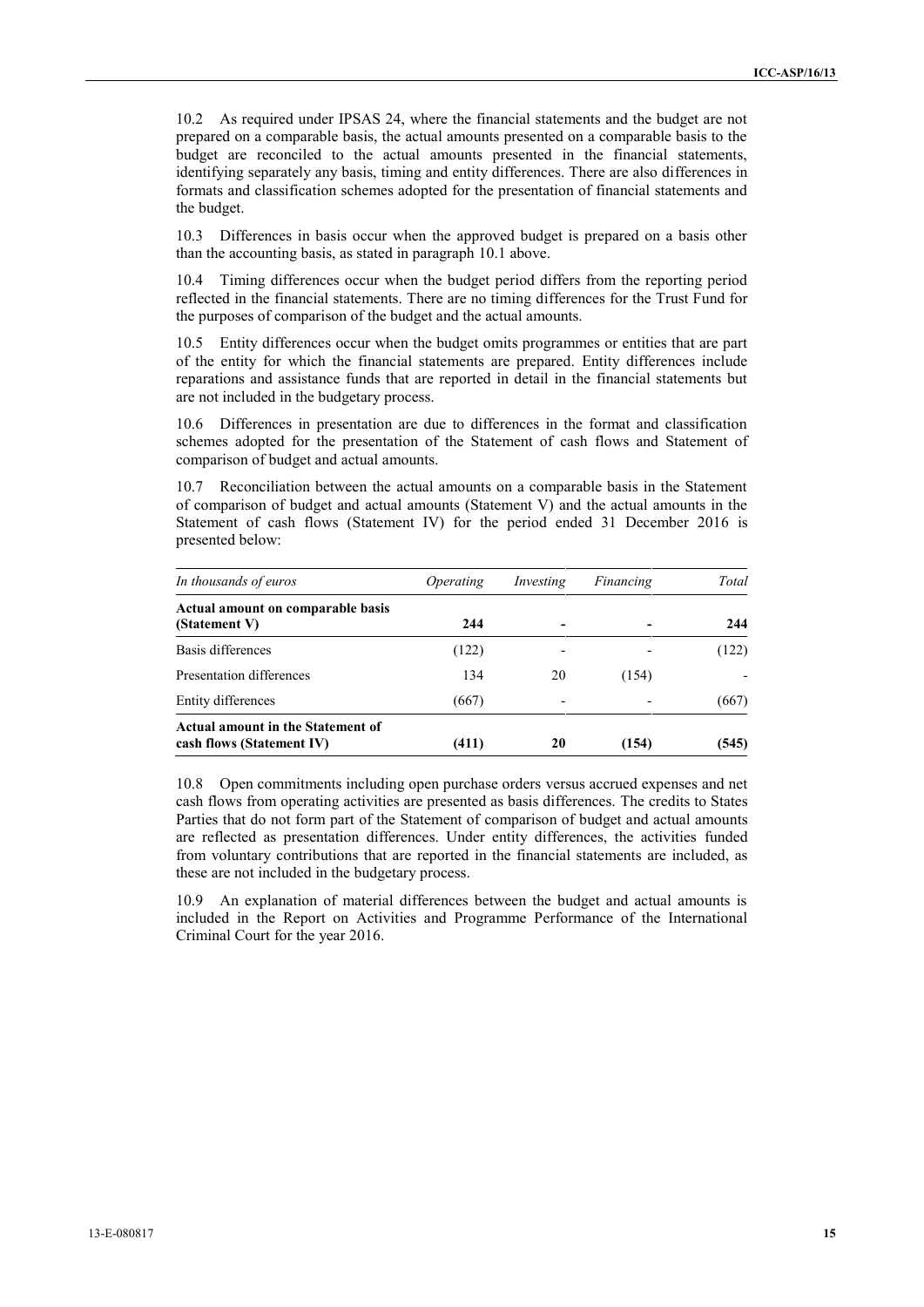# **11. Segment Reporting**

### **Statement of financial position by segment as at 31 December 2016**

| In thousands of euros                   | Reparations<br>Programme | Assistance<br>Programme | Unallocated | Total  |
|-----------------------------------------|--------------------------|-------------------------|-------------|--------|
| <b>Assets</b>                           |                          |                         |             |        |
| Current assets                          |                          |                         |             |        |
| Cash and cash equivalents               | 5,000                    | 7,640                   |             | 12,640 |
| Prepayments and other current assets    |                          | 570                     |             | 570    |
| Receivables from the Court              |                          |                         | 67          | 67     |
| Total current assets                    | 5,000                    | 8.210                   | 67          | 13,277 |
| Non-current assets                      |                          |                         |             |        |
| Receivables from the Court              |                          |                         | 586         | 586    |
| Total non-current assets                |                          |                         | 586         | 586    |
| <b>Total assets</b>                     | 5,000                    | 8,210                   | 653         | 13,863 |
| <b>Liabilities</b>                      |                          |                         |             |        |
| Current liabilities                     |                          |                         |             |        |
| Provisions                              |                          |                         | 364         | 364    |
| Total current liabilities               |                          |                         | 364         | 364    |
| <b>Total liabilities</b>                |                          |                         | 364         | 364    |
| Net assets/equity                       | 5,000                    | 8,210                   | 289         | 13,499 |
| Total liabilities and net assets/equity | 5,000                    | 8,210                   | 653         | 13,863 |

## **Statement of financial performance by segment for the year ended 31 December 2016**

| In thousands of euros                                | Reparations<br>Programme | Assistance<br>Programme | Unallocated | Total |
|------------------------------------------------------|--------------------------|-------------------------|-------------|-------|
| Revenue                                              |                          |                         |             |       |
| Assessed contributions                               |                          |                         | 1,885       | 1,885 |
| Voluntary contributions                              |                          | 1,727                   |             | 1,727 |
| Financial revenue                                    |                          | 20                      |             | 20    |
| <b>Total revenue</b>                                 |                          | 1747                    | 1885        | 3632  |
| <b>Expenses</b>                                      |                          |                         |             |       |
| Administrative expenses                              |                          |                         | 1,677       | 1,677 |
| Sexual and gender-based violence<br>project expenses |                          | 1,262                   |             | 2,224 |
| Other assistance project expenses                    |                          | 962                     |             |       |
| <b>Total expenses</b>                                |                          | 2224                    | 1677        | 3901  |
| Surplus/(deficit) for the period                     |                          | (477)                   | 208         | (269) |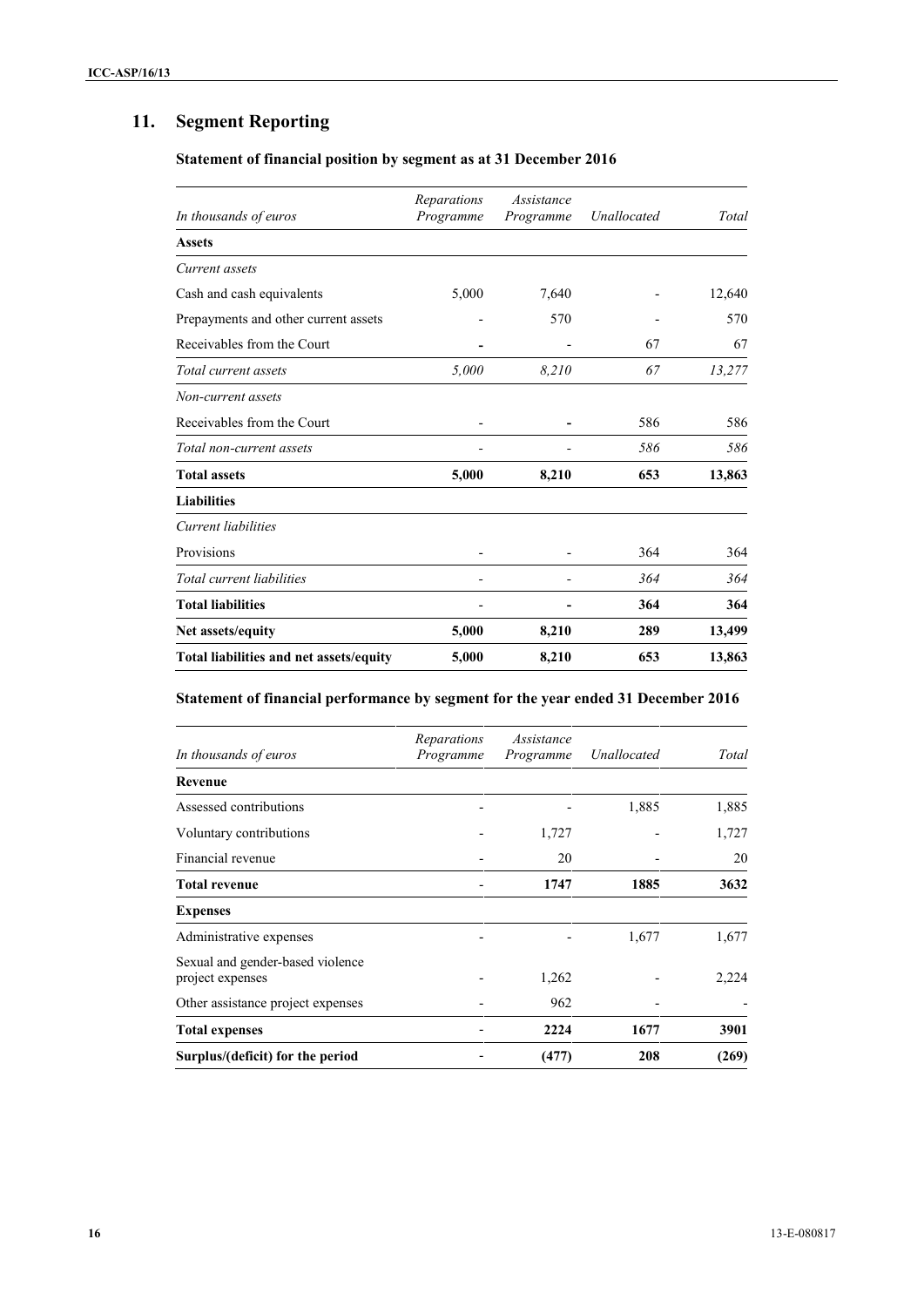| In thousands of euros                   | Reparations<br>Assistance<br>Programme<br>Programme |                | Unallocated | Total  |
|-----------------------------------------|-----------------------------------------------------|----------------|-------------|--------|
| <b>Assets</b>                           |                                                     |                |             |        |
| Current assets                          |                                                     |                |             |        |
| Cash and cash equivalents               | 4,800                                               | 8,386          |             | 13,186 |
| Time deposits                           |                                                     |                |             |        |
| Prepayments and other current assets    |                                                     | 533            |             | 533    |
| Receivables from the Court              |                                                     |                | 154         | 154    |
| Total current assets                    | 4,800                                               | 8,919          | 154         | 13,873 |
| Non-current assets                      |                                                     |                |             |        |
| Receivables from the Court              |                                                     |                | 49          | 49     |
| Total non-current assets                |                                                     |                | 49          | 49     |
| <b>Total assets</b>                     | 4,800                                               | 8,919          | 203         | 13,922 |
| <b>Liabilities</b>                      |                                                     |                |             |        |
| Current liabilities                     |                                                     |                |             |        |
| Accounts payable                        |                                                     |                |             |        |
| Deferred revenue and accrued expenses   |                                                     |                |             |        |
| Total current liabilities               |                                                     |                |             |        |
| <b>Total liabilities</b>                |                                                     | $\blacksquare$ |             |        |
| Net assets/equity                       | 4,800                                               | 8,919          | 203         | 13,922 |
| Total liabilities and net assets/equity | 4,800                                               | 8,919          | 203         | 13,922 |

## **Statement of financial position by segment as at 31 December 2015**

## **Statement of financial performance by segment for the year ended 31 December 2015**

| In thousands of euros                                | Reparations<br>Programme | Assistance<br>Programme | Unallocated | Total |
|------------------------------------------------------|--------------------------|-------------------------|-------------|-------|
| Revenue                                              |                          |                         |             |       |
| Assessed contributions                               |                          |                         | 1,816       | 1,816 |
| Voluntary contributions                              |                          | 2,943                   |             | 2,943 |
| Financial revenue                                    |                          | 94                      |             | 94    |
| <b>Total revenue</b>                                 |                          | 3,037                   | 1,816       | 4,853 |
| <b>Expenses</b>                                      |                          |                         |             |       |
| Administrative expenses                              |                          |                         | 1,766       | 1,766 |
| Sexual and gender-based violence<br>project expenses |                          | 1,008                   |             | 1,008 |
| Other assistance project expenses                    |                          | 546                     |             | 546   |
| <b>Total expenses</b>                                |                          | 1,554                   | 1,766       | 3,320 |
| Surplus/(deficit) for the period                     |                          | 1,483                   | 50          | 1,533 |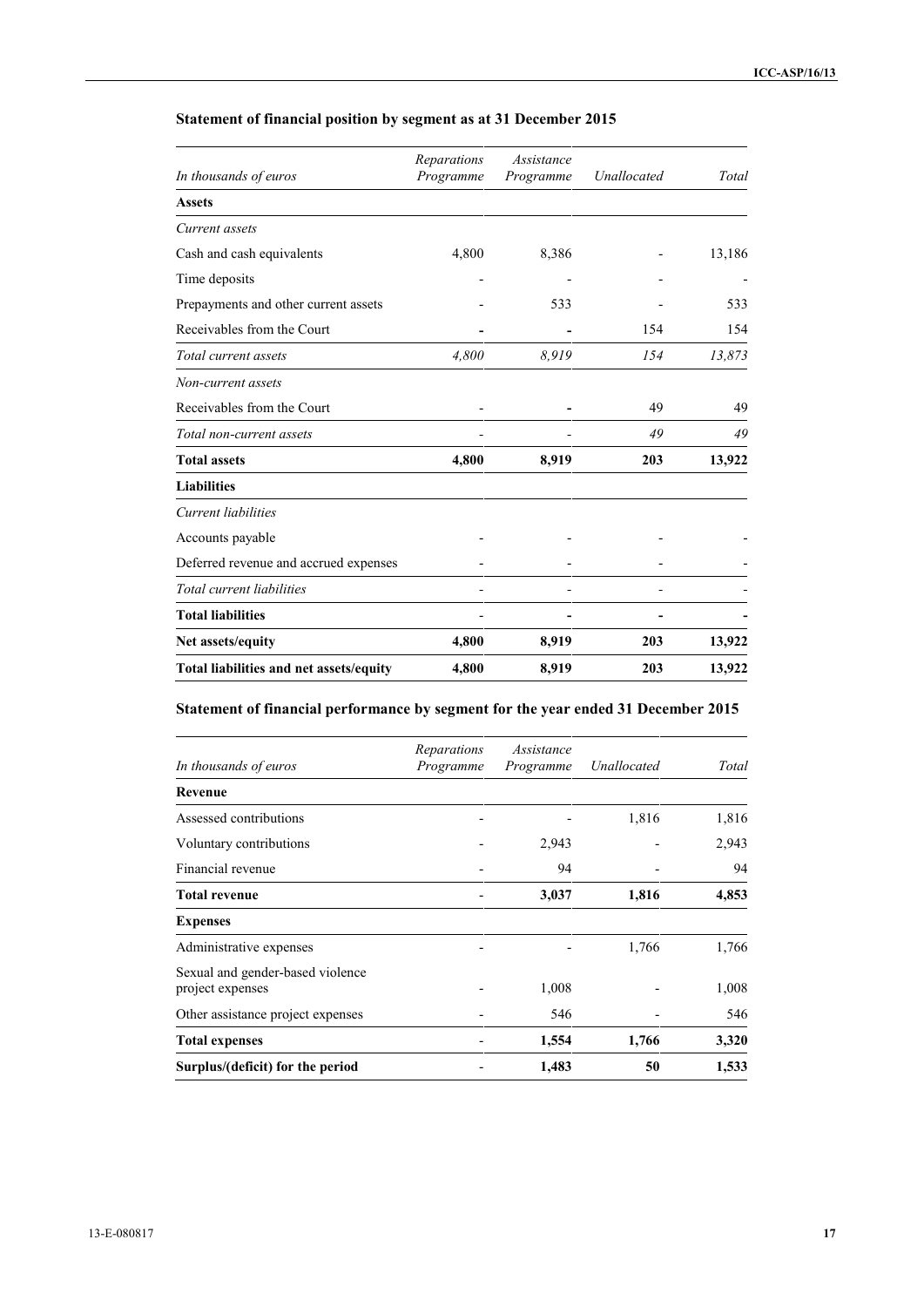### **12. Commitments**

12.1 At 31 December 2016, the Trust Fund had contractual commitments amounting to €536 thousand based on contracts concluded with implementing partners.

### **13. Related party disclosures**

13.1 The expense recognized includes aggregate remuneration paid to key management personnel, including net salaries, post adjustment, entitlements, assignment and other grants, rental subsidy, employer contributions to the pension plan and current health insurance contributions. It also includes expense in respect of post-employment benefits and other long-term benefits.

13.2 The key management personnel of the Trust Fund are the Board of Directors and the Executive Director. The Board serves on a pro bono basis.

13.3 The expense recognized during the year and outstanding balances of receivables at year end are as follows:

| In thousands of euros    | No. of individuals Aggregate remuneration | Receivables              |
|--------------------------|-------------------------------------------|--------------------------|
| Key management personnel | 180                                       | $\overline{\phantom{0}}$ |

13.4 Key management personnel also qualify for post-employment benefits and other long-term benefits. At year end, accrued liabilities amounted to:

| In thousands of euros    | Annual leave<br>accrual | Other long-term<br>benefits | Post-employment<br>benefits | Total |
|--------------------------|-------------------------|-----------------------------|-----------------------------|-------|
| Key management personnel |                         |                             |                             |       |

13.5 The Court and the Trust Fund are related parties as they are subject to common control by the Assembly.

13.6 The receivable from the Court at year end amounted to  $\epsilon$ 653 thousand. In 2016, the Assembly approved an appropriation of  $E1,885$  thousand for the Secretariat which administers the Trust Fund and provides administrative support to the Board and its meetings. Expenditures on a modified cash basis for the Secretariat during the financial period, as disclosed in Statement V, are  $E1,641$  thousand. The unspent amount of appropriations for the current and prior period is pending credit to States Parties.

13.7 The Court provides various services free of charge to the Trust Fund, including office space, equipment and administrative services.

#### **14. Events after the reporting date**

14.1 On the date of signing of these accounts, there were no material events, favourable or unfavourable, between the reporting date and the date on which the financial statements were authorized for issue that affected these statements.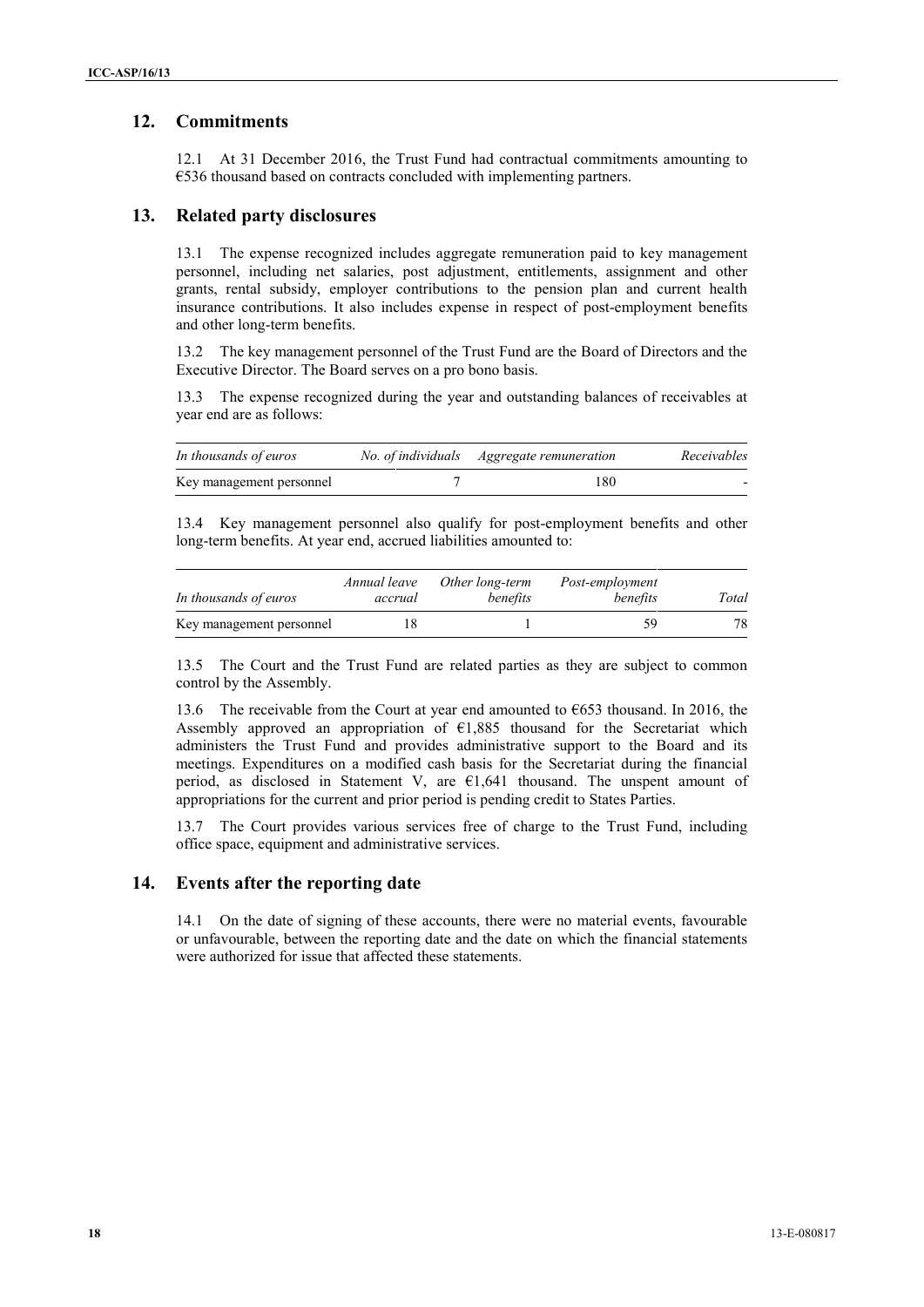*Page*

## **Final Audit Report on the Financial Statements of the Trust Fund for Victims, financial year ended 31 December 2016**

### *Contents*

| $\mathbf{I}$ . |  |
|----------------|--|
| $\Pi$ .        |  |
|                |  |
|                |  |
|                |  |
|                |  |

## **I. Audit objectives, scope and approach**

1. We have audited the financial statements of the Trust Fund for Victims ("the Trust Fund"). The audit was conducted in accordance with the International Standards on Auditing  $(ISSAI and ISA<sup>1</sup>)$  and Regulation 12 of the Financial Regulations and Rules of the International Criminal Court, including the additional terms of reference governing the audit.

2. The overall objective of an audit of financial statements is to obtain reasonable assurance about whether the financial statements as a whole are free from material misstatement, whether due to fraud or error, thereby enabling the auditor to express an opinion on whether the financial statements are prepared, in all material respects, in accordance with the applicable financial framework.

3. The additional terms of reference governing the audit of the Court and all trust funds including the Trust Fund for Victims, disclosed in paragraph 6.(c) of the annex to the Financial Regulations and Rules, lists other matters which the External Auditor considers should be brought to the notice of the Assembly, such as wasteful or improper expenditure of the Trust Fund's money and other assets, and expenditure not in accordance with the intention of the Assembly.

4. The audit mission consisted of two phases:

An interim audit (from 5 to 16 December 2016) focusing on aspects relating to internal control and International Public Sector Accounting Standards (IPSAS); and

(b) A final audit (from 22 May to 9 June 2017) focusing on the financial statements and IPSAS disclosure requirements, as well as financial and governance controls.

5. A closing meeting with the Executive Director of the Trust Fund and his staff was held on 7 June 2017.

6. This report has been prepared taking into account the written comments sent by the Trust Fund on 30 June 2017.

7. We express **an unqualified opinion** on the financial statements of the Trust Fund for the financial year ended 31 December 2016.

## **II. Recommendations**

**Recommendation 1:** The External Auditor recommends that the Secretariat add an extra note to the financial statements giving a fair view of each project's status, detailing the following information:

(a) The annual budget allocated to each project;

<sup>1</sup> International Standards of Supreme Audit Institutions and International Standards on Auditing.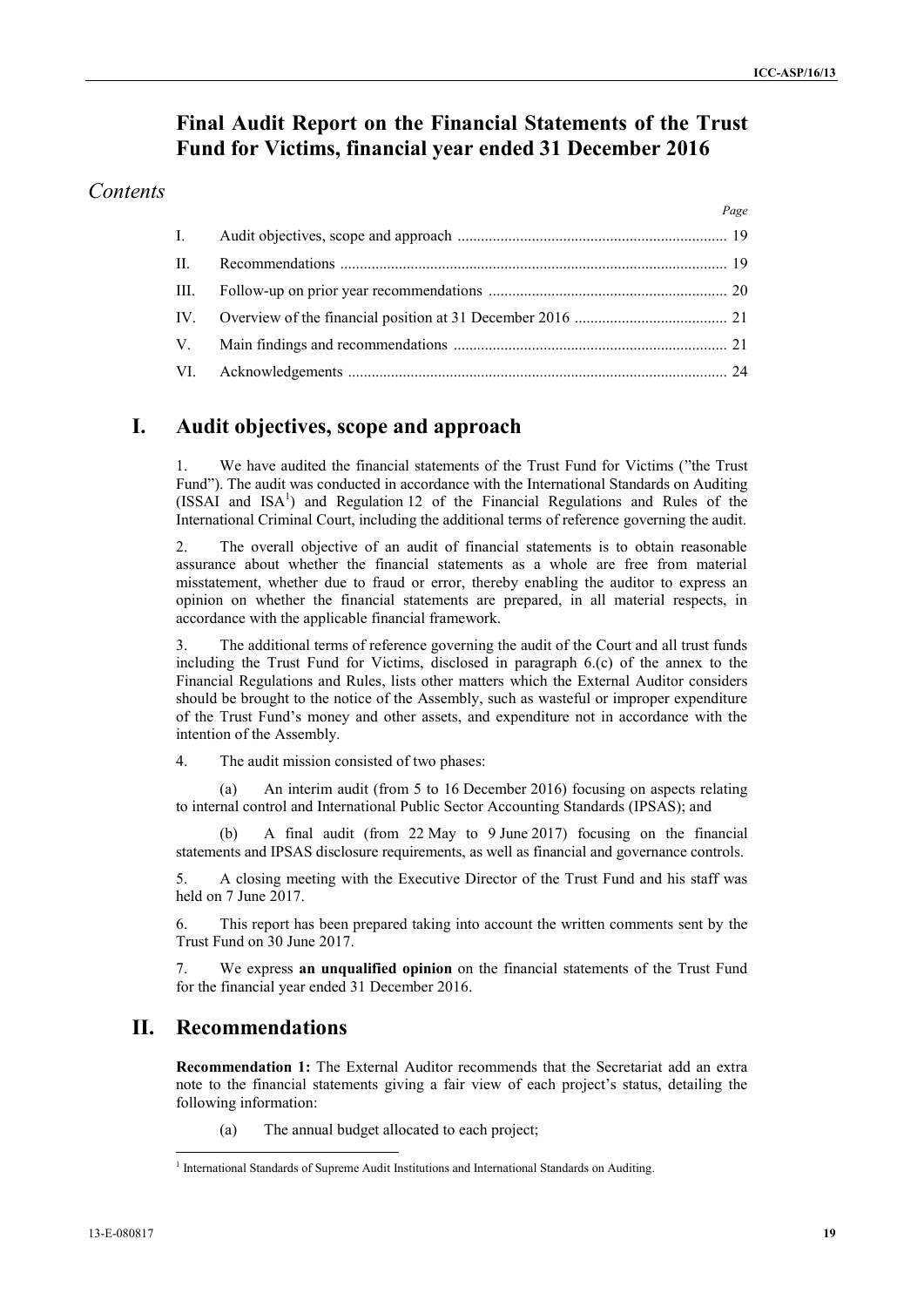- (b) Advances paid, including those justified and those yet to be justified; and
- (c) Actual expenditure over the period.

This detailed note would make it possible to reconcile actual amounts paid out during the year with those shown in the financial statements.

**Recommendation 2:** The External Auditor recommends that the Secretariat systematically require its local partners to provide audit reports, and that it conduct methodical formalised monitoring of recommendations set out in these reports, in order continually to improve the quality of action taken by implementing partners.

### **III. Follow-up on prior year recommendations**

8. The External Auditor reviewed implementation of recommendations arising from prior year audits of the financial statements.

**Table 1: Follow-up on previous recommendations**

| No.          | Subject                                                         | Outstanding recommendations                                                                                                                                                                                                                                                                                                                                                                                                                                                                                                                                                                                                                                                                                                                                                                                                                                                                                                                      | Implemented | Partially<br>implemented implemented | <b>Not</b> |
|--------------|-----------------------------------------------------------------|--------------------------------------------------------------------------------------------------------------------------------------------------------------------------------------------------------------------------------------------------------------------------------------------------------------------------------------------------------------------------------------------------------------------------------------------------------------------------------------------------------------------------------------------------------------------------------------------------------------------------------------------------------------------------------------------------------------------------------------------------------------------------------------------------------------------------------------------------------------------------------------------------------------------------------------------------|-------------|--------------------------------------|------------|
| $2015 - 1$   | Field<br>operations                                             | The External Auditor recommends that the Secretariat define the<br>performance evaluation criteria in the tender documents to<br>standardise the monitoring procedures and allow for potential<br>benchmarking.                                                                                                                                                                                                                                                                                                                                                                                                                                                                                                                                                                                                                                                                                                                                  | X           |                                      |            |
| 2015-2 Field | operations                                                      | The External Auditor recommends that the Secretariat implement<br>financial training initiatives for field programme officers.                                                                                                                                                                                                                                                                                                                                                                                                                                                                                                                                                                                                                                                                                                                                                                                                                   |             |                                      | X          |
| $2015 - 3$   | Field<br>operations                                             | The External Auditor recommends that the Secretariat strengthen<br>the financial control of operations carried out by the implementing<br>partners by requiring that the Field Programme Officers' duties<br>include spot-checks of expenses incurred (invoices and purchase<br>orders). The results of these checks should be made available to<br>headquarters to justify the actual expenses incurred.                                                                                                                                                                                                                                                                                                                                                                                                                                                                                                                                        |             | X                                    |            |
| 2015-4       | Field<br>operations                                             | To ensure effective project monitoring and control, the External Auditor<br>recommends that the Secretariat strengthen the field teams.                                                                                                                                                                                                                                                                                                                                                                                                                                                                                                                                                                                                                                                                                                                                                                                                          |             | $\mathbf X$                          |            |
| 2014/1       | Delegation of<br>the Registrar's<br>administrative<br>authority | In order to clarify the scope of the Registrar's delegation of<br>authority to the Secretariat, the External Auditor recommends to:<br>(a) For the Secretariat, in consultation with the Registrar, (i) to<br>review the scope of the delegation of authority in order to clarify<br>the roles and responsibilities over all eventualities, such as the<br>conclusion, suspension, termination and extension of contracts with<br>implementing partners; and (ii) to ensure proper authority has been<br>granted to the Secretariat staff so they may manage their operations<br>and activities, as indicated in the Trust Fund Regulations; and<br>(b) Establish a suitable arbitration mechanism, involving if<br>necessary the Board of Directors of the Trust Fund and the Bureau<br>or another appropriate subsidiary organ of the Assembly, to<br>guarantee a smooth decision making process and avoid unnecessary<br>delays and tensions. |             |                                      | X          |
|              | Management<br>$2014/2$ roles and                                | The External Auditor recommends putting an end to existing<br>managerial ambiguities within the Secretariat leading to a lack of<br>clarity about accountability and responsibilities by clarifying the<br>roles and responsibilities of the Trust Fund staff mainly as regards<br>to fund-raising, donor relations and project contract management in<br>order to avoid overlaps and to make the decisions and activities of<br>responsibilities the Trust Fund more effective and coordinated. This could be done<br>through the review of the work surveys and job descriptions; and<br>adoption of the responsibility assignment chart as proposed by the<br>Trust Fund, which identifies roles and responsibilities and avoids<br>any confusion.                                                                                                                                                                                            |             |                                      | X          |
|              |                                                                 | <b>Total number of recommendations</b>                                                                                                                                                                                                                                                                                                                                                                                                                                                                                                                                                                                                                                                                                                                                                                                                                                                                                                           | 1           | $\boldsymbol{2}$                     | 3          |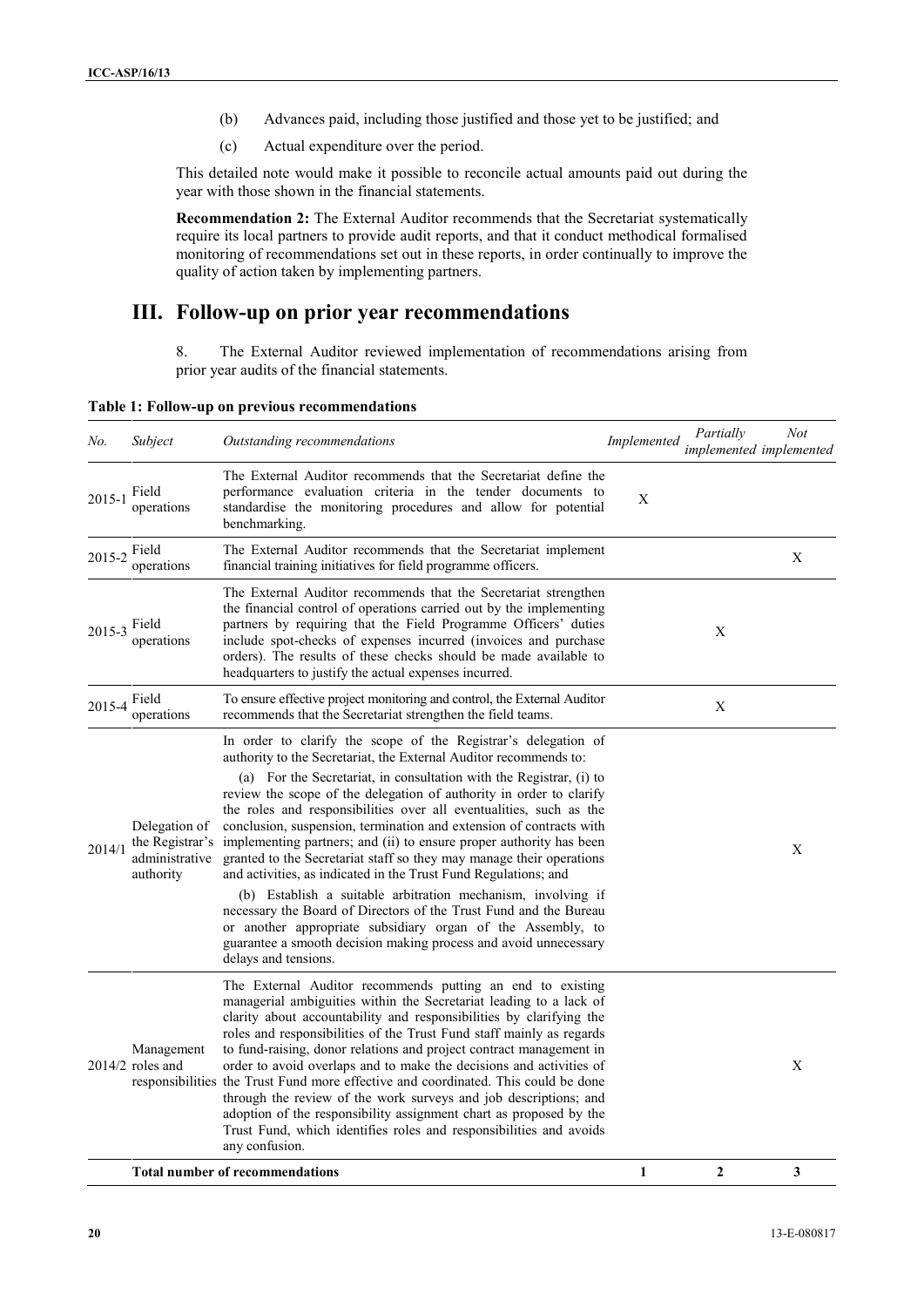9. Recommendation 2015-1 is considered to have been implemented by the Trust Fund following improvements to requests for proposals issued by the Fund, which now include eligibility criteria (registration, past performance and audit). Programme control and evaluation also form part of tender documentation. Each applicant's monitoring and evaluation arrangements are reviewed in detail and discussed at the shared project kick-off meeting, held before project activities begin.

10. Recommendation 2015-2 is considered not to have been implemented: the Trust Fund has yet to organize any financial training.

11. Recommendation 2015-3 is considered under implementation insofar as the Trust Fund has introduced four spot checks on projects undertaken in the Democratic Republic of the Congo. The Trust Fund is currently working to harmonize, strengthen and formalize such checks. The External Auditor believes that the current controls need to be better documented, in particular by sending copies of documents tested and analysed during spot checks back to headquarters.

12. Recommendation 2015-4 is considered under implementation following budget approval by the Assembly in November 2016. It authorizes establishment of the Trust Fund's new organizational structure. As of now, the Trust Fund is still in the process of recruiting field programme staff skilled in project and programme management as well as a Financial Officer. The latter will be responsible for supervising operational procedures and internal financial control, reporting directly to the Executive Director.

13. Recommendations 2014-1 and 2014-2 are still open. The Trust Fund and the Registry are planning to develop an overall framework for delegating the Registry's administrative authority to the Trust Fund's Executive Director and Management. When this delegation of administrative authority is put in place, roles and responsibilities will need to be reviewed to incorporate the new functions included in the Trust Fund's new organisational structure.

### **IV. Overview of the financial position at 31 December 2016**

14. The Trust Fund's statement of financial performance shows a deficit of €269 thousand, compared with a  $\epsilon$ 1,533 thousand surplus in 2015. This change was mainly driven by a 41 per cent decline in voluntary contributions, which totalled  $\epsilon$ 1,727 thousand in 2016, and an increase in programme expenditure, which rose from  $\epsilon$ 1,554 thousand in 2015 to  $\epsilon$ 2,224 thousand in 2016. According to the Trust Fund, the decline in voluntary contributions is a result of additional budget constraints faced by funding providers due to the huge influx of migrants and refugees into Europe. Meanwhile, the increase in programme expenditure was the result of the continuation of existing projects in the Democratic Republic of the Congo and Uganda.

The statement of financial position remained broadly stable, down from  $\epsilon$ 13,922 thousand in 2015 to  $\epsilon$ 13,863 thousand in 2016. A  $\epsilon$ 364 thousand provision for severance benefits was recognized in the financial statements following a restructuring of the Trust Fund initiated in 2016. Severance terms were defined on the same basis as in the *Re*Vision plan.

## **V. Main findings and recommendations**

16. The Trust Fund, established by article 79 of the Rome Statute, was created by decision of the Assembly in 2002 and began field operations in 2008.

17. The Trust Fund has following mandates:

An assistance mandate, which includes three forms of intervention: physical rehabilitation, psychological rehabilitation and material support. Using donors' voluntary contributions, the Trust Fund provides assistance to victims and their families whose situations fall under the jurisdiction of the Court. The assistance mandate is a way of providing an immediate, non-judicial response to the urgent needs of victims (and their communities) who have suffered harm as a result of the commission of crimes falling under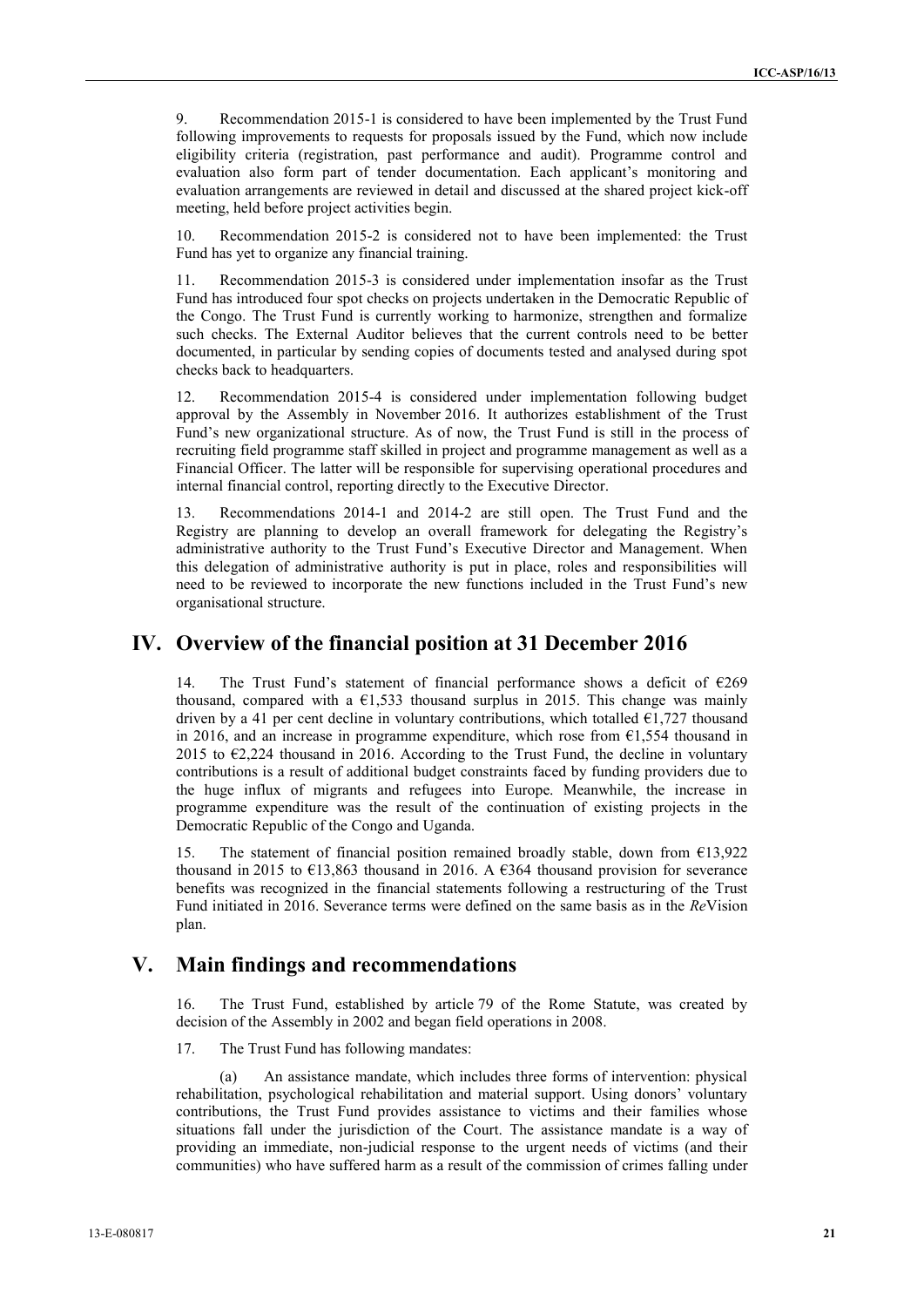Court jurisdiction. The assistance mandate makes it possible to help victims without taking into consideration who committed the crimes;

(b) A reparations mandate, which involves implementing awards for reparations ordered by the Court against a convicted person. Implementation of this mandate began after the Appeals Chamber of the Court confirmed, in December 2014, the conviction and sentencing of Mr. Lubanga, who was found guilty of enlisting and conscripting child soldiers aged under the age of fifteen and using them actively in hostilities in the eastern part of the Democratic Republic of the Congo between 2002 and 2003. In March 2015, the Appeals Chamber issued a judgement and amended the order for reparations against Mr. Lubanga wherein it instructed the Trust Fund to put forward a draft "implementation plan for reparations to eligible direct and indirect victims" by September 2015 at the latest. In November 2015, the Trust Fund submitted a draft implementation plan for reparations to victims. Further to additional information provided by the Trust Fund, this plan was sequentially approved in September 2016 (symbolic reparations) and in March 2017 (service-based reparations); and

(c) As part of the preparatory activities for the implementation of reparations awards in the Lubanga case and further to instructions of the Trial Chamber, the Trust Fund engaged a partner in eastern Democratic Republic of the Congo in April 2016 to conduct a project on the "Identification and assessment of psychological, physical and socioeconomic harm suffered by young people who participated in armed groups in Ituri in 2002–2003."

18. As regards its assistance mandate, the Trust Fund has continued with its activities in Uganda and the Democratic Republic of the Congo, undertaken thanks to implementing partners present on the ground.

19. The Trust Fund is organized as follows: the Secretariat is responsible for managing administrative and financial procedures, searching for donors and controlling project budgets. Field programme managers carry out operational project monitoring. They are responsible for the oversight and guidance of physical and financial project implementation by the Trust Fund's implementing partners, as well as of the quality of financial and operational results reporting by implementing partners.

20. Implementing partners are paid in accordance with a standard scale whereby 50 per cent of the contract value is paid in advance when the contract is signed, 35 per cent is paid in the course of the project in line with programme implementation, and the remaining 15 per cent is paid once the project is confirmed to have been fully implemented.

21. The External Auditor reviewed all projects, for which expenditure totalled  $\epsilon$ 2,224 thousand in 2016, compared with  $\epsilon$ 1,554 thousand in 2015.

| Partner                                                                        | 2016<br>budget | Advances<br>paid | Justified<br>advances | Advances yet<br>to be justified | <b>Budget</b><br>spending |
|--------------------------------------------------------------------------------|----------------|------------------|-----------------------|---------------------------------|---------------------------|
| Missionnaires d'Afrique                                                        | 39,468         | 131,844          | 126,156               | 5,688                           | 226,129                   |
| Réseau Haki na Amani -RHA                                                      | $\theta$       | $\theta$         | $\theta$              | $\mathbf{0}$                    | 24,219                    |
| Association of Volonteers in International Service -AVSI                       | 258,870        | 238,695          | 103,777               | 134,918                         | 202,185                   |
| Cooperazione Internationale - COOPI DRC                                        | 49,335         | 166,507          | 155,195               | 11,312                          | 447,582                   |
| Appui à la Communication Interculturelle et à<br>l'Autopromotion Rurale -ACIAR | $\mathbf{0}$   | $\mathbf{0}$     | $\theta$              |                                 | 10,315                    |
| Action for Living Together -ALT                                                | 49,335         | 169,995          | 150,130               | 19,866                          | 334,406                   |
| Association des Mamans Anti-Bwaki -AMAB                                        | 49,335         | 183,987          | 157,441               | 26,546                          | 358,135                   |
| Collectif des associations féminines -CAF                                      | 13,455         | 33,274           | 26,594                | 6,680                           | 73,040                    |
| Center for Victims of Torture -CVT                                             | 367,380        | 351,599          | 120,514               | 231,085                         | 292,386                   |
| Center for Children in Vulnerable Situations-CCVS                              | 100,000        | 57,500           | 24,933                | 32,567                          | 78,379                    |
| Amuria District Development Agency - ADDA                                      | 100,000        | 59,000           | 42,493                | 16,507                          | 98,335                    |

#### **Table 2: List of projects funded in 2016 (in euros)**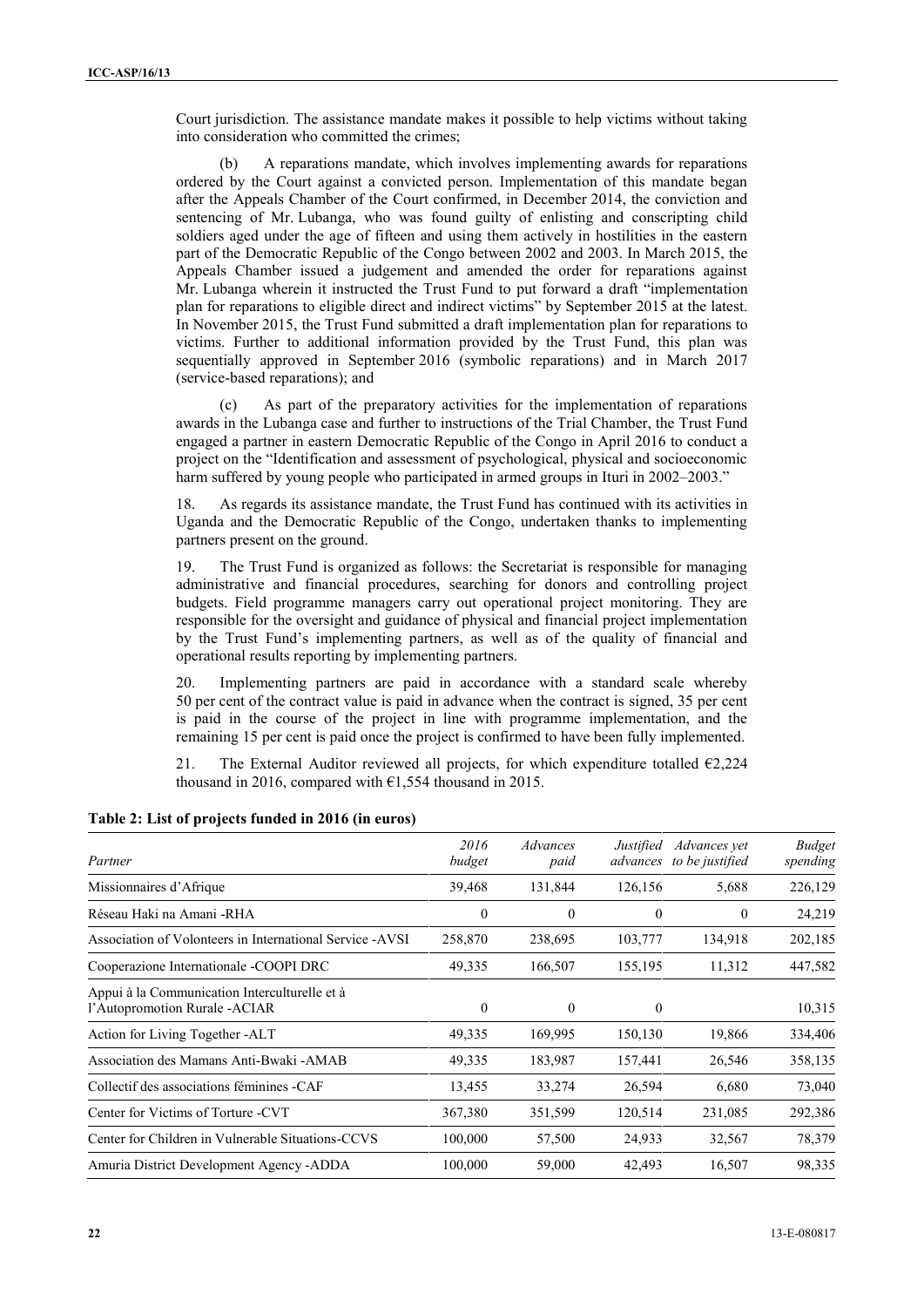| 1,530,372      | 1.702.265                                            | 1,141,177 | 561,087      | 2,569,095                 |
|----------------|------------------------------------------------------|-----------|--------------|---------------------------|
| 98.784         | 49.954                                               | 49.954    | $\theta$     | 37,071                    |
| 4,410          | 4,410                                                | $-3,048$  | 7.458        | $\theta$                  |
| 100,000        | 57,500                                               | 35,727    | 21,773       | 88,409                    |
| 100,000        | 80,000                                               | 59,455    | 20,545       | 102,580                   |
| 100,000        | 59,000                                               | 47,714    | 11.286       | 95,268                    |
| 100,000        | 59,000                                               | 44.144    | 14,856       | 100,657                   |
| 2016<br>budget | Advances<br>paid                                     | Justified | Advances vet | <b>Budget</b><br>spending |
|                | Association des Mamans Anti-Bwaki - AMAB-Reparations |           |              | advances to be justified  |

Source: External Auditor, based on budget information provided by the Trust Fund.

22. The information set out above is not shown in the financial statements, which do not provide a sufficiently comprehensive and detailed picture of payments relating to projects managed by implementing partners, in respect of advances paid and their justification as well as expenses.

**Recommendation 1:** The External Auditor recommends that the Secretariat add an extra note to the financial statements giving a fair view of each project's status, detailing the information following:

- (a) The annual budget allocated to each project;
- (b) Advances paid, including those justified and those yet to be justified; and
- (c) Actual expenditure over the period.

This detailed note would make it possible to reconcile actual amounts paid out during the year with those shown in the financial statements.

23. The External Auditor also assessed the audit arrangements for monitoring implementation of projects set up by the Secretariat in 2016. This approach translated into a review of procedures, follow-up of prior year recommendations, and detailed tests on all projects in progress. The External Auditor did not carry out any field audits.

24. The External Auditor found that, generally speaking, prior year recommendations had begun to be implemented; in particular, new terms of reference had been drawn up for field based staff (as well as for the programme related financial and administrative posts in The Hague) and an internal control and quality assurance manual had been drafted.

25. The External Auditor also noted that four spot checks had been carried out in the Democratic Republic of the Congo in the final quarter of 2016.

26. The External Auditor encourages the Trust Fund to expand its control manual and extend its spot check approach to all intervention programmes. The External Auditor finds that the current controls also need to be better documented, in particular by sending copies of documents tested and analysed during spot checks back to headquarters.

27. The Trust Fund also has a 2014–2017 strategic plan that includes a risk management matrix covering risks audited as part of an internal audit in 2015. Drawing on the work of the internal auditor and the Secretariat's responses, the External Auditor finds that this risk management matrix is not yet fully operational, since risk management responsibilities and the corresponding mitigating measures have yet to be allocated among staff.

28. The External Auditor notes that, while partner monitoring and evaluation reports are sometimes produced by Field Programme Officers, their frequency remains low.

29. Each project must be certified by a local auditor. In practice, there are three types of situation. The audit report:

(a) Is not provided;